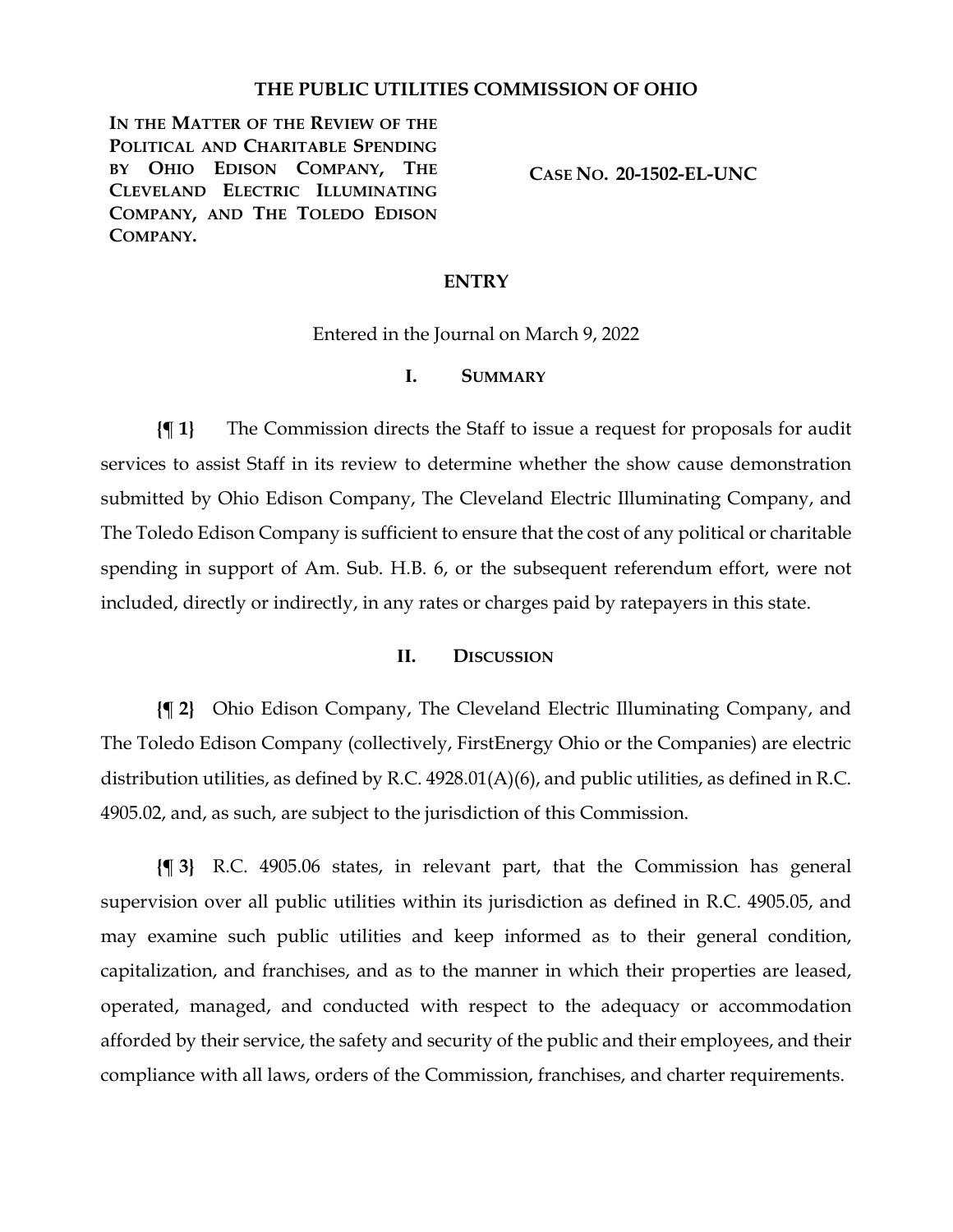**{¶ 4}** R.C. 4905.05 states, in relevant part, that the jurisdiction, supervision, powers, and duties of the Commission extend to every public utility, the plant or property of which lies wholly within this state and when the property of a public utility lies partly within and partly without this state to that part of such plant or property which lies within this state; to the persons or companies owning, leasing, or operating such public utilities; and to the records and accounts of the business thereof done within this state.

**{¶ 5}** The Commission opened this proceeding on September 15, 2020, to review the political and charitable spending by the Companies in support of Am. Sub. H.B.6 and the subsequent referendum effort. On that same date, the attorney examiner directed the Companies to show cause, by September 30, 2020, demonstrating that the costs of any political or charitable spending in support of Am. Sub. H.B. 6, or the subsequent referendum effort, were not included, directly or indirectly, in any rates or charges paid by ratepayers in this state. Further, the attorney examiner directed interested parties to file comments regarding the Companies' response by October 29, 2020, and to file reply comments by November 13, 2020.

**{¶ 6}** The Companies timely filed their response to the show cause order on September 30, 2020. As part of the response, the Companies included an affidavit of Santino L. Fanelli.

**{¶ 7}** In a memorandum filed on July 23, 2021, the Companies represented that the Deferred Prosecution Agreement (DFA) entered into between the Companies' parent corporation, FirstEnergy Corp., and the United States Attorney's Office for the Southern District of Ohio may require that the Companies supplement their response to the September 15, 2020 show cause order. Further, the Companies represented that the DFA requires that the Companies supplement certain portions of their discovery responses in this proceeding.

**{¶ 8}** By Entry issued August 3, 2021, the attorney examiner scheduled a prehearing conference in this proceeding to address a variety of matters, including, but not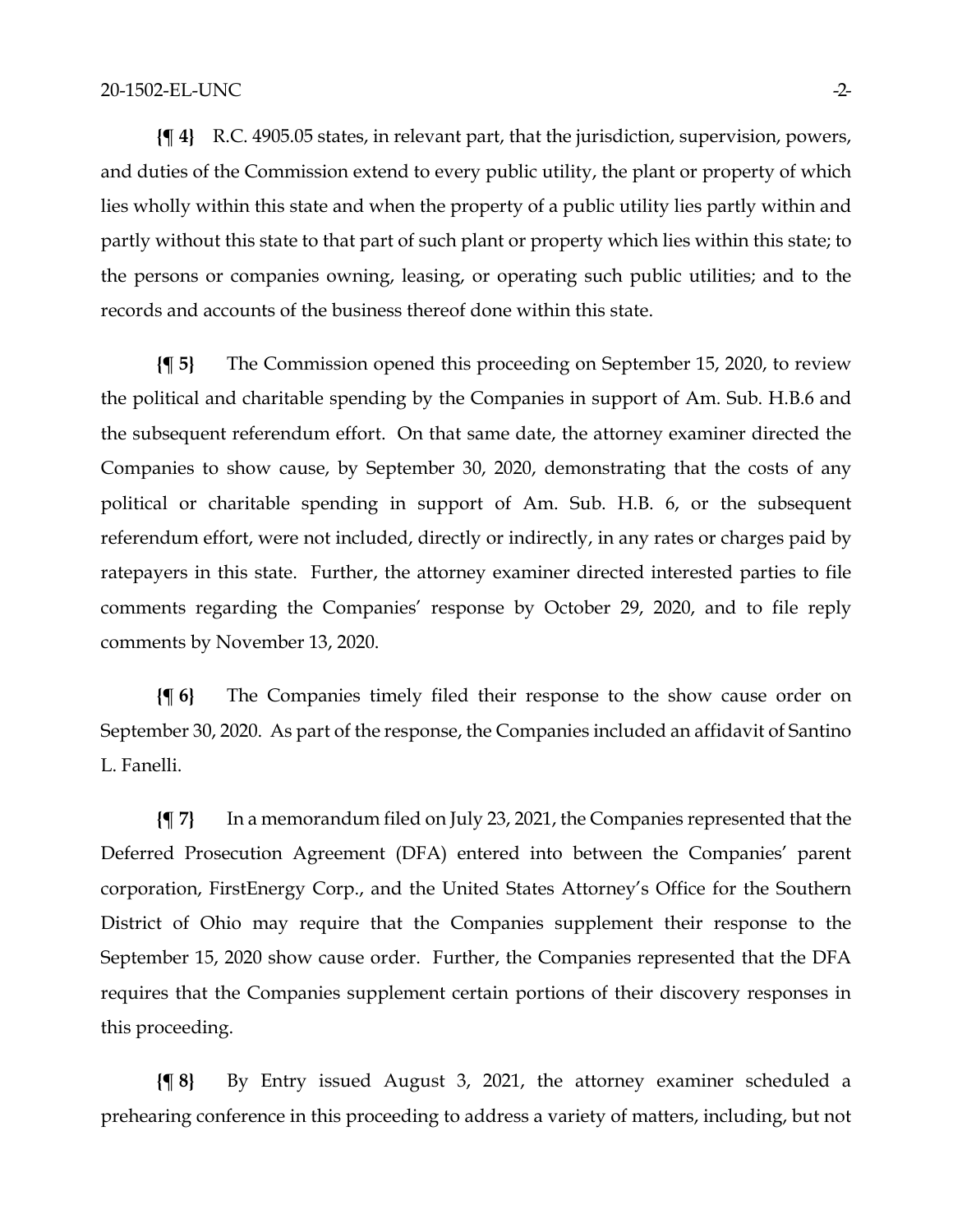limited to, the status of supplementing the original response to the show cause order. Further, the Entry indicated that a new schedule would be established for the filing of comments and reply comments to the Companies' response to the show cause order.

**{¶ 9}** On August 6, 2021, the Companies filed a motion for leave to file a supplemental response to the September 15, 2020 show cause order. No memoranda contra the Companies' motion were subsequently filed.

**{¶ 10}** In order to allow additional time to resolve numerous outstanding discovery disputes and other procedural issues, the attorney examiner extended the deadline for filing initial comments and reply comments to the Companies' response to the show cause order on several occasions, both sua sponte and at the request of various parties. See, e.g., Entry (Oct. 20, 2020) at ¶ 10; Entry (Apr. 22, 2021) at ¶¶ 6, 8, 12; Entry (May 13, 2021) at ¶¶ 23, 24, 28; Entry (July 20, 2021) at ¶¶ 15, 17; Entry (July 29, 2021) at ¶¶ 14, 16; Entry (Aug. 3, 2021) at ¶ 17.

**{¶ 11}** A prehearing conference was held on August 31, 2021, at which the Companies' unopposed motion for leave to supplement its response to the Commission's show cause order was granted, among other matters. Further, in order to provide parties time to adhere to the directives provided during the prehearing conference, the attorney examiner instructed that the initial and reply comment period would be established by subsequent entry. (Tr. (Aug. 31, 2021) at 9, 54).

**{¶ 12}** By Entry issued October 28, 2021, the attorney examiner established a comment period regarding the Companies' response to the show cause order, as supplemented on August 6, 2021, with initial and reply comments to be filed by November 29, 2021, and December 14, 2021, respectively. Further, the attorney examiner deferred ruling on Ohio Consumer's Council's (OCC) October 27, 2021 motion until after responsive memoranda contra and comments regarding the Companies' show cause order had been received. Entry (Oct. 28, 2021) at ¶ 20.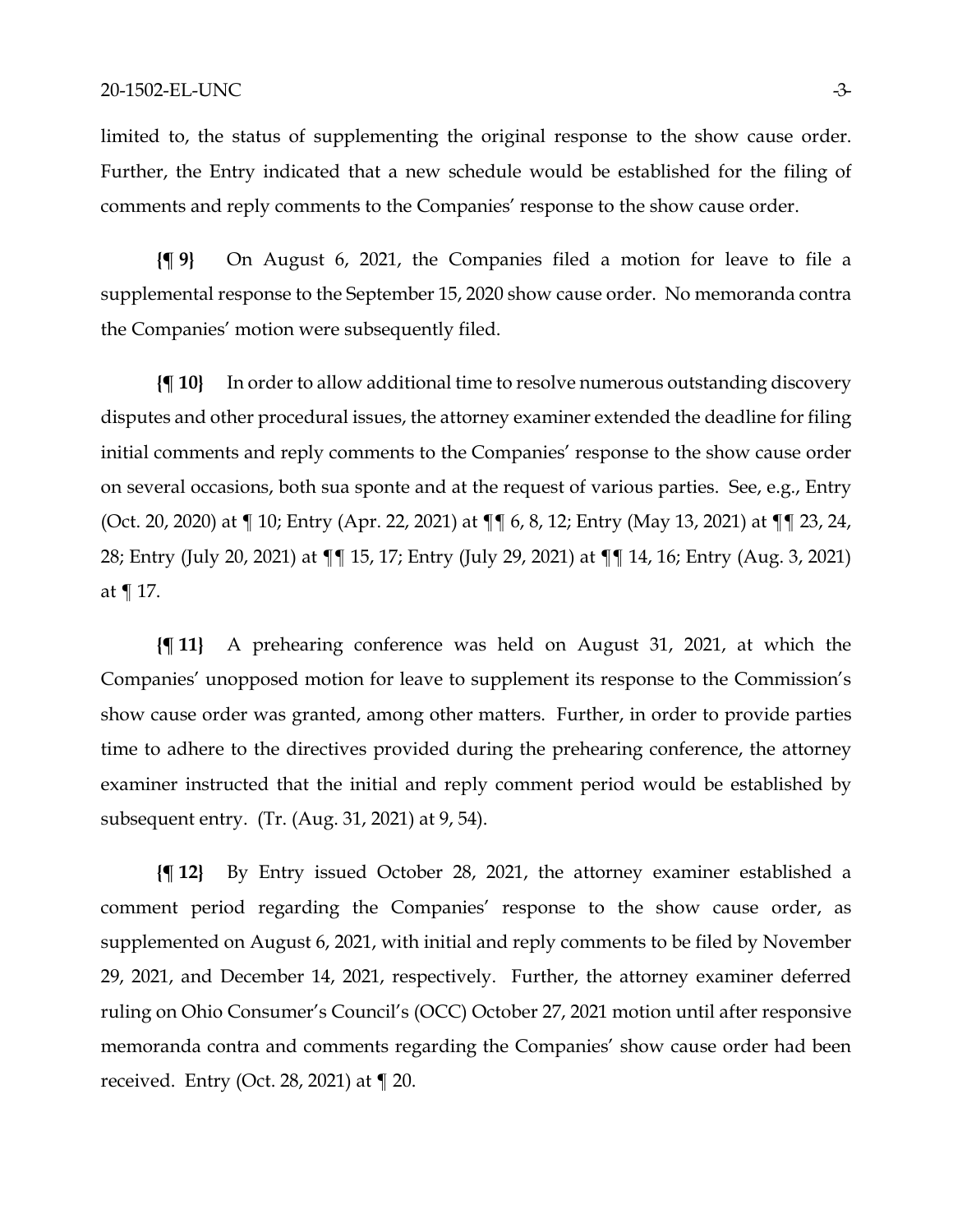**{¶ 13}** Initial comments regarding the Companies' show cause order were timely filed by Citizens' Utility Board of Ohio, OCC, and the Ohio Manufacturers' Association Energy Group (OMAEG) on November 29, 2021.[1](#page-3-0) Reply comments were timely filed by OCC, Ohio Hospital Association, FirstEnergy Ohio, and OMAEG.[2](#page-3-1) The comments generally supported an update of the Companies to ensure that political and charitable contributions are not recovered in rates.

**{¶ 14}** In accordance with the September 15, 2020 Entry, and based upon our review of the comments received and our continued commitment towards transparency in this investigation, the Commission directs Staff to issue the attached request for proposal (RFP) to acquire auditing services to assist the Commission with its review of the political and charitable spending of the Companies. The auditor's investigation shall determine whether the Companies' show cause demonstration is sufficient to ensure that the cost of any political or charitable spending in support of Am. Sub. H.B. 6, or the subsequent referendum effort, were not included, directly or indirectly, in any rates or charges paid by ratepayers in this state. Entry (Sept. 15, 2020) at ¶ 5. Notably, as set forth in the RFP, the auditor will be required to review costs booked to relevant Federal Energy Regulatory Commission accounts during the period from January 1, 2017 through December 31, 2019. In order to demonstrate the ability to perform the services required in the RFP, the proposal must show, in detail, the auditor's understanding of the project and the work required. Each proposal must address, with specificity, how the auditor will handle all of the issues in the RFP. The auditor must demonstrate that it will be able to perform the required services, showing its clear understanding of the tasks to be completed, the experience and qualifications of the personnel who will perform the work, and the anticipated breakdown of costs and timing. The selection criteria to be used by the Commission to determine the selection of the auditor

<span id="page-3-0"></span><sup>&</sup>lt;sup>1</sup> Ohio Energy Group, the Ohio Hospital Association, Natural Resources Defense Council, and Ohio Partners for Affordable Energy filed correspondence indicating they would not be filing initial comments.

<span id="page-3-1"></span><sup>&</sup>lt;sup>2</sup> Ohio Energy Group filed correspondence indicating it would not be filing reply comments.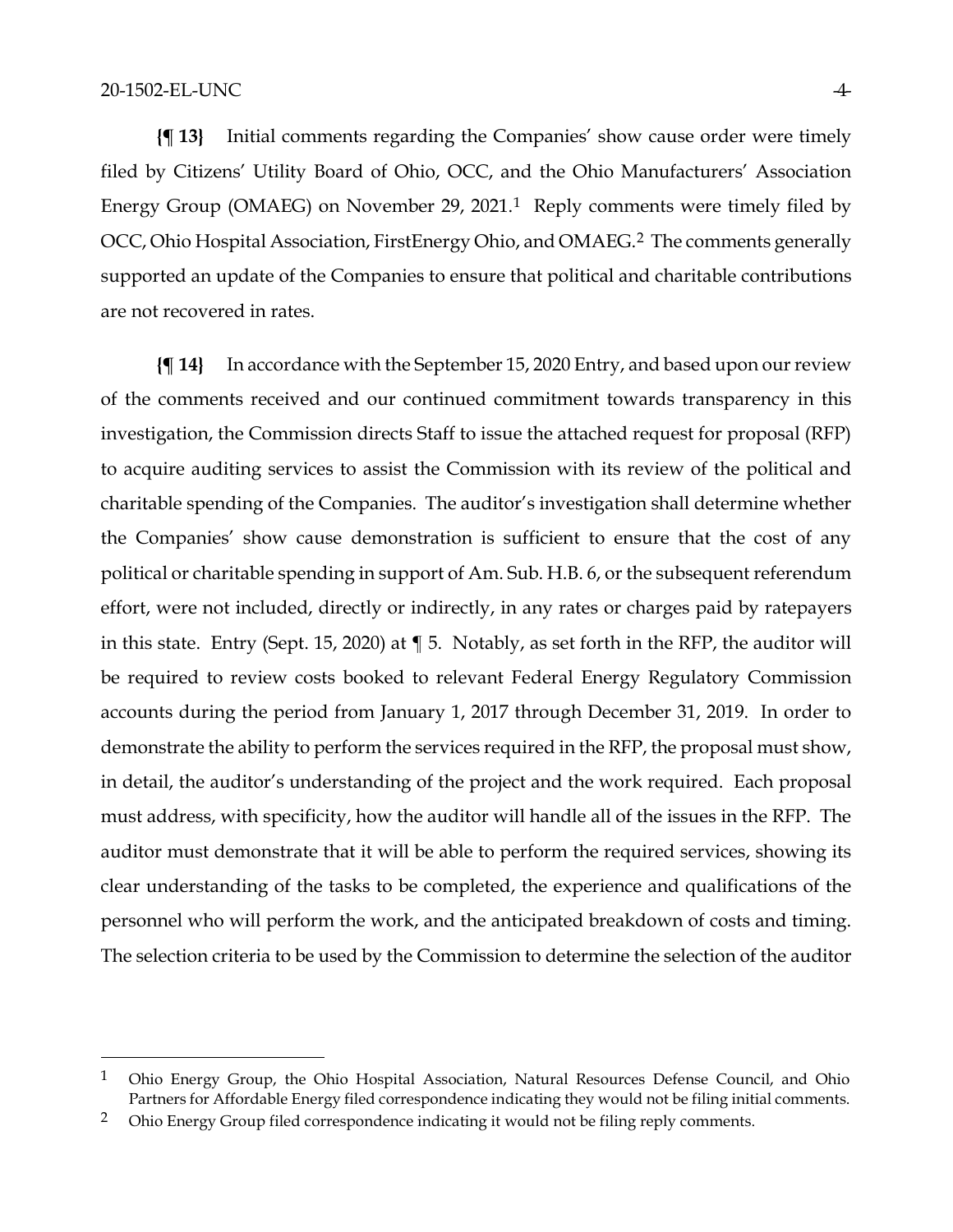shall be the technical and management capabilities of each firm, as well as the overall cost of each bid.

**{¶ 15}** FirstEnergy Ohio shall directly contract with the auditor chosen by the Commission and bear the costs of the audit services solicited in the RFP.

**{¶ 16}** The Commission shall select and solely direct the work of the auditor. Staff will review and approve payment invoices submitted by the auditor.

**{¶ 17}** The auditor shall perform its audit and investigation as an independent contractor. Any conclusions, results, or recommendations formulated by the auditor may be examined by any participant to this proceeding. Further, it shall be understood that the Commission and/or its Staff shall not be liable for any acts committed by the auditor or its agents in the preparation and presentation of the report.

**{¶ 18}** The auditor will execute its duties pursuant to the Commission's statutory authority to investigate and acquire records, contracts, reports, and other documentation under R.C. 4903.02, 4903.03, 4905.06, 4905.15, and 4905.16. The auditor is subject to the Commission's statutory duty under R.C. 4901.16, which provides:

> Except in his report to the public utilities commission or when called on to testify in any court or proceeding of the public utilities commission, no employee or agent referred to in section 4905.13 of the Revised Code shall divulge any information acquired by him in respect to the transaction, property, or business of any public utility, while acting or claiming to act as such employee or agent. Whoever violates this section shall be disqualified from acting as agent, or acting in any other capacity under the appointment or employment of the commission.

**{¶ 19}** Once disclosure is permitted by R.C. 4901.16, the following process applies to the release of any document or information marked as confidential. Three days' prior, a notice of intent to disclose shall be provided to the party claiming confidentiality. Three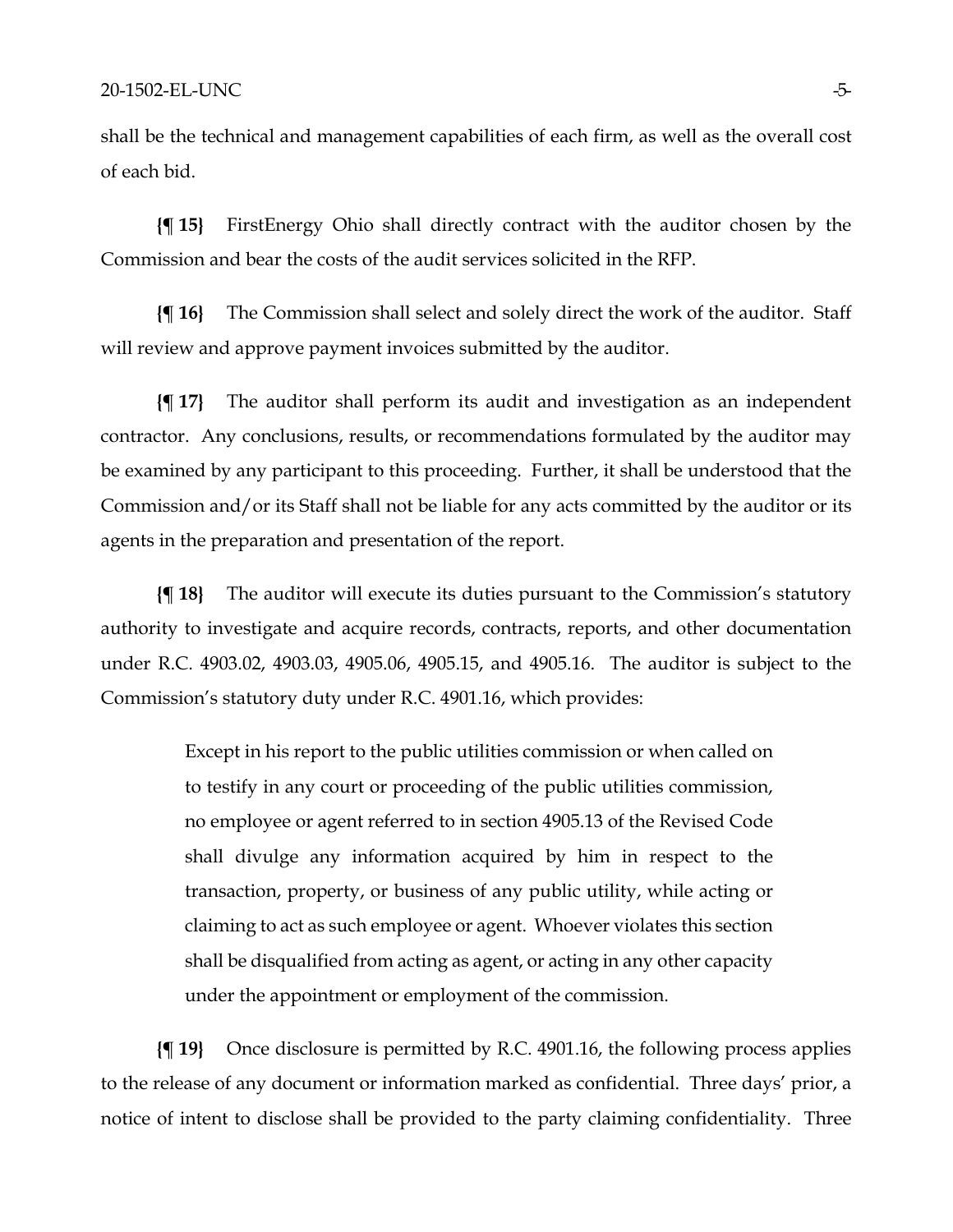days after such notice, Staff or the auditor may disclose or otherwise make use of such documents or information for any lawful purpose, unless the Commission receives a request for a protective order pertaining to such documents or information within the three-day notice period. The three-day notice period will be computed according to Ohio Adm.Code 4901-1-07.

**{¶ 20}** Upon request of the auditor or Staff, FirstEnergy Ohio shall provide any and all documents or information requested. FirstEnergy Ohio may conspicuously mark such documents or information as "confidential" if FirstEnergy Ohio believes the documents should be deemed as such. In no event, however, shall FirstEnergy Ohio refuse or delay in providing such documents or information.

#### **III. ORDER**

**{¶ 21}** It is, therefore,

**{¶ 22}** ORDERED, That Staff issue the RFP attached to this Entry and that April 6, 2022, be set as the due date for proposals in response to the RFP. It is, further,

**{¶ 23}** ORDERED, That, in accordance with Paragraph 15, FirstEnergy Ohio bear the cost of the auditing services of the auditor chosen by the Commission. It is, further,

**{¶ 24}** ORDERED, That FirstEnergy Ohio and the auditor shall observe the requirements set forth herein. It is, further,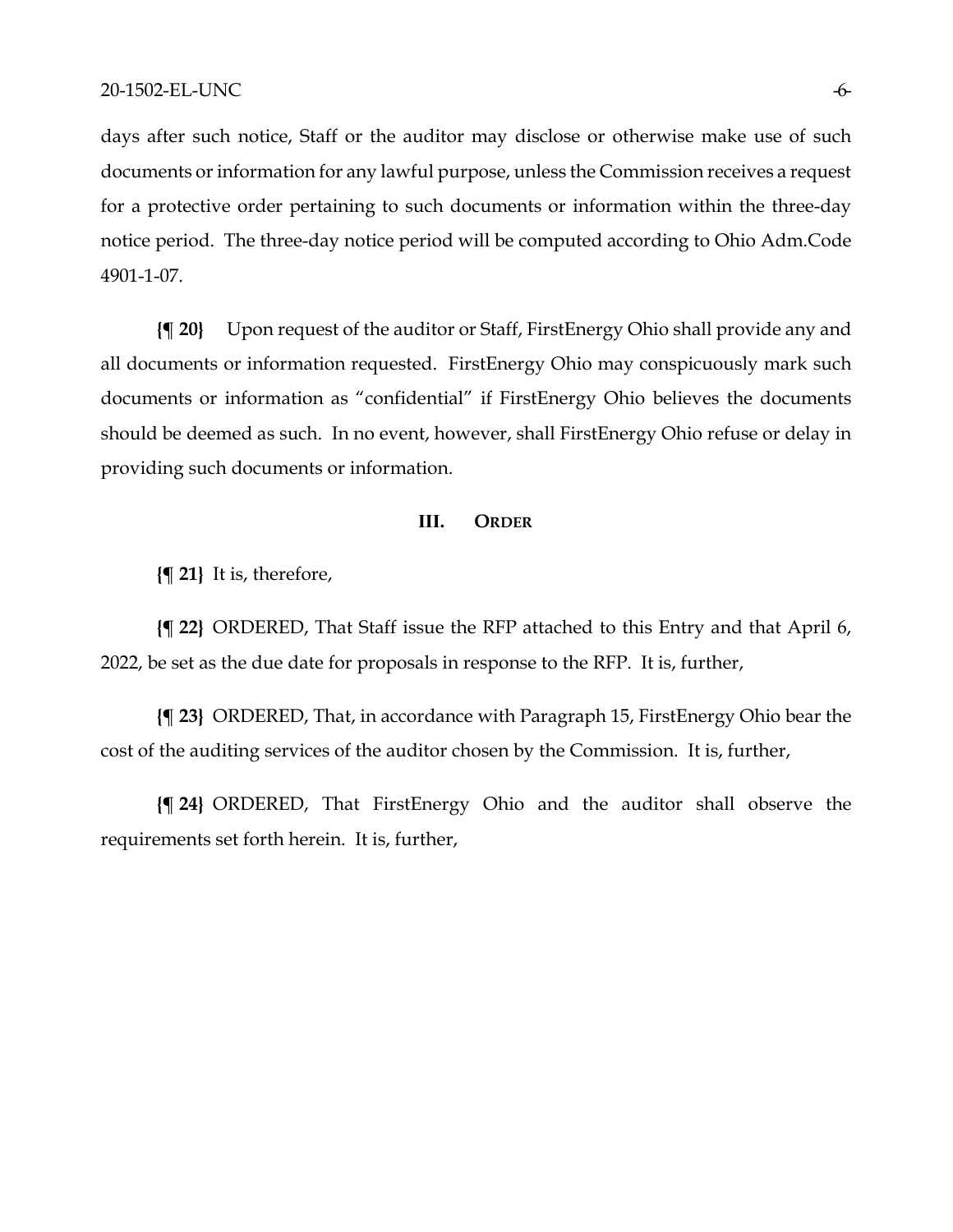**{¶ 25}** ORDERED, That a copy of this Entry be served upon all parties of record.

COMMISSIONERS: *Approving:*  Jenifer French, Chair M. Beth Trombold Lawrence K. Friedeman Daniel R. Conway Dennis P. Deters

MJA/mef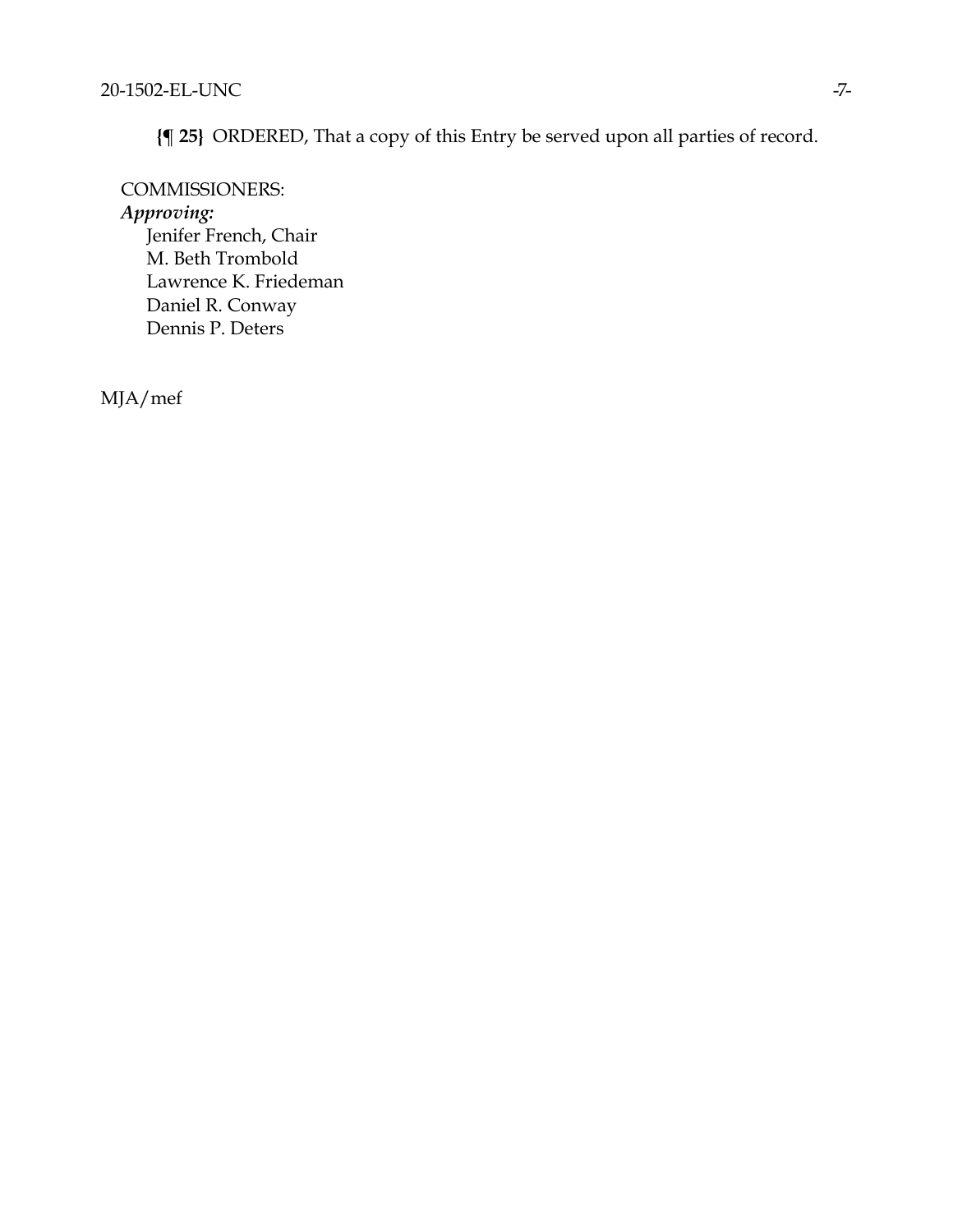# REQUEST FOR PROPOSAL NO. RA22-PCS-1

AN AUDIT OF THE POLITICAL AND CHARITABLE SPENDING BY OHIO EDISON COMPANY, THE CLEVELAND ELECTRIC ILLUMINATING COMPANY, AND THE TOLEDO EDISON **COMPANY** 

> Issued by: THE PUBLIC UTILITIES COMMISSION OF OHIO 180 East Broad Street Columbus, Ohio 43215-3793

> PROPOSAL DUE: APRIL 6, 2022

**Ohio** *Commission*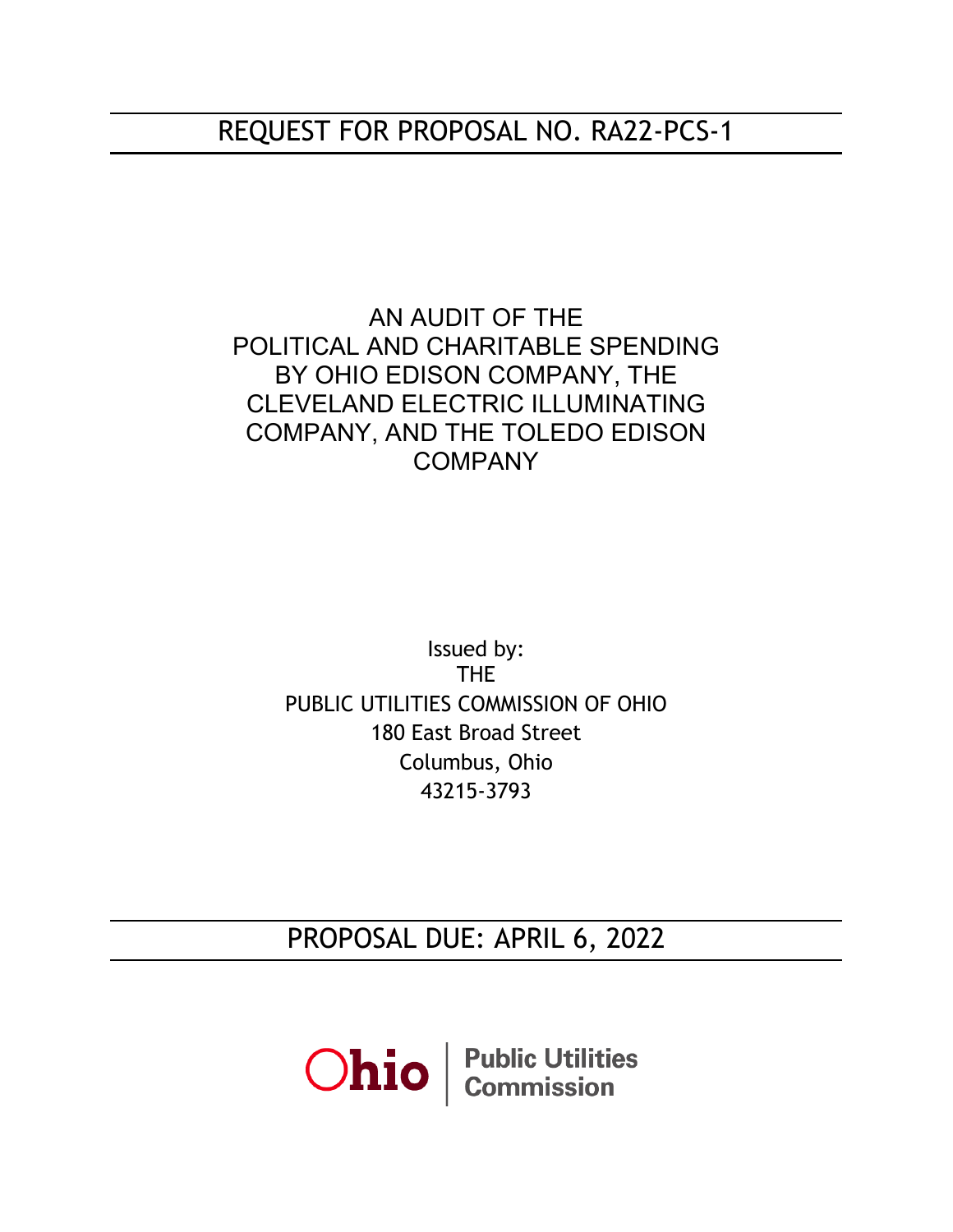# **TABLE OF CONTENTS**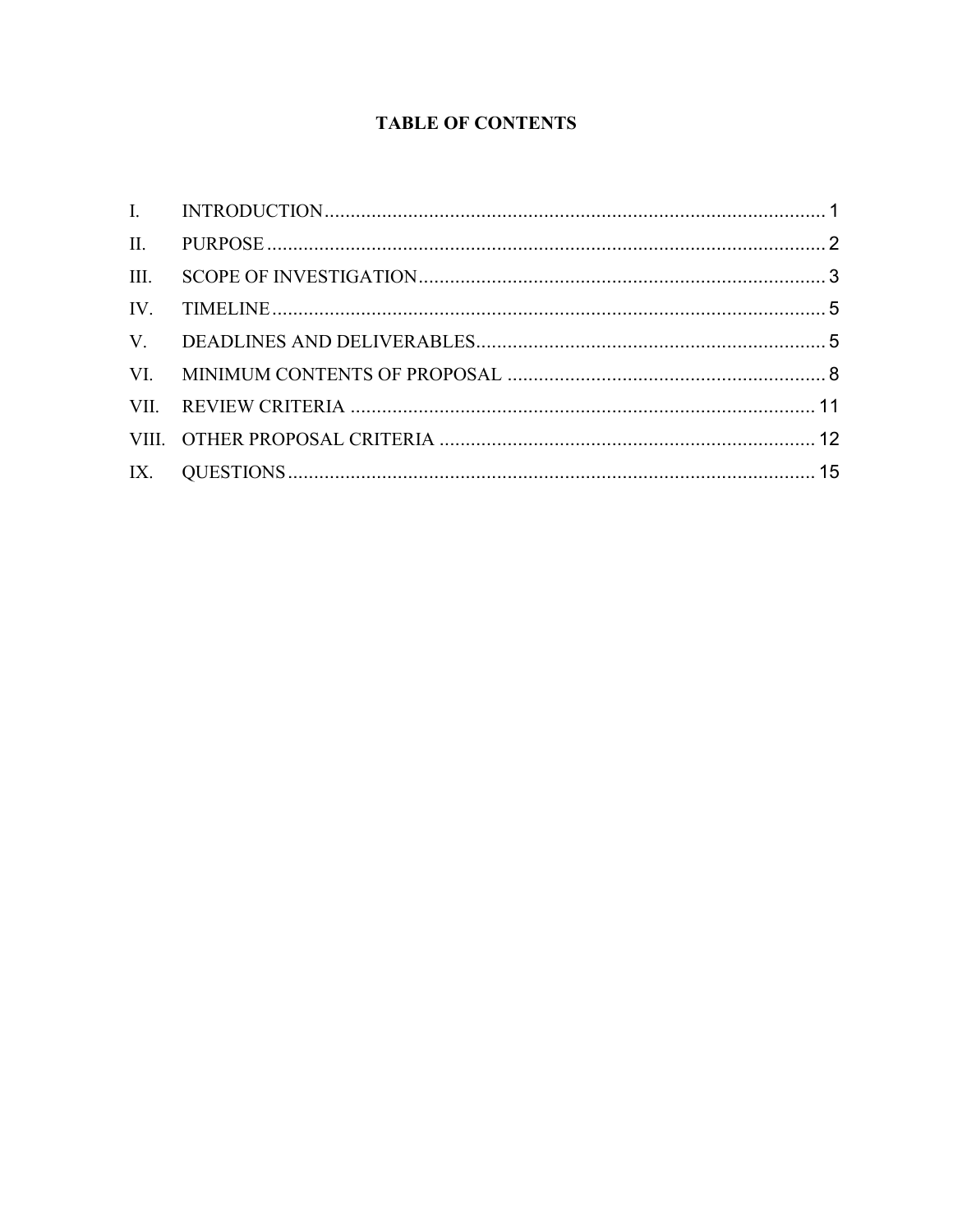## <span id="page-9-0"></span>**I. INTRODUCTION**

On September 15, 2020, the Public Utilities Commission of Ohio (Commission) established Case No. 20-1502-EL-UNC to review the political and charitable spending by Ohio Edison Company, The Cleveland Electric Illuminating Company, and The Toledo Edson Company (collectively FirstEnergy Ohio or the Companies). The initial Entry filed by the Attorney Examiners set forth the scope of the proceeding, as stated below, and established a procedural schedule for comments and reply comments on the matter from interested parties.

"The Commission has determined that this proceeding should be opened to review the political and charitable spending by the FirstEnergy Utilities in support of Am. Sub. H.B.6 and the subsequent referendum effort. Accordingly, the Companies are directed to show cause, by September 30, 2020, demonstrating that the costs of any political or charitable spending in support of Am. Sub. H.B. 6, or the subsequent referendum effort, were not included, directly or indirectly, in any rates or charges paid by ratepayers in this state."

The following parties have been granted intervention in the proceeding: Environmental Law and Policy Center (ELPC), the Office of the Ohio Consumers' Counsel (OCC), Ohio Energy Group (OEG), Ohio Environmental Council, Natural Resources Defense Council, Ohio Partners for Affordable Energy, Interstate Gas Supply, Inc., Ohio Manufacturers' Association Energy Group (OMAEG), Northwest Aggregation Coalition, Ohio Hospital Association (OHA), Industrial Energy Users-Ohio, and Citizens' Utility Board of Ohio (CUB Ohio).

On September 30, 2020, the Companies filed a response to the show cause provision of the initial Entry in the current case and denied that any political or charitable spending in support of Am. Sub. H.B. 6, or the subsequent referendum effort were included in any rates or charges paid by ratepayers in Ohio. An affidavit signed by Santino L. Fanelli, Director of Rates & Regulatory Affairs for FirstEnergy Service Company was also attached to the Companies' response.

*The Companies' current base rates were set in Case No. 07-551-EL-AIR, et al., based on a test year of twelve months ended February 2008. This test year clearly predated any of the H.B. 6 costs. [1](#page-9-1)*

<span id="page-9-1"></span><sup>1</sup> Case No. 20-1502-EL-UNC, Ohio Edison Company, The Cleveland Electric Illuminating Company, and The Toledo Edison Company's Response to Show Cause Entry (Sept. 30, 2020) at 2.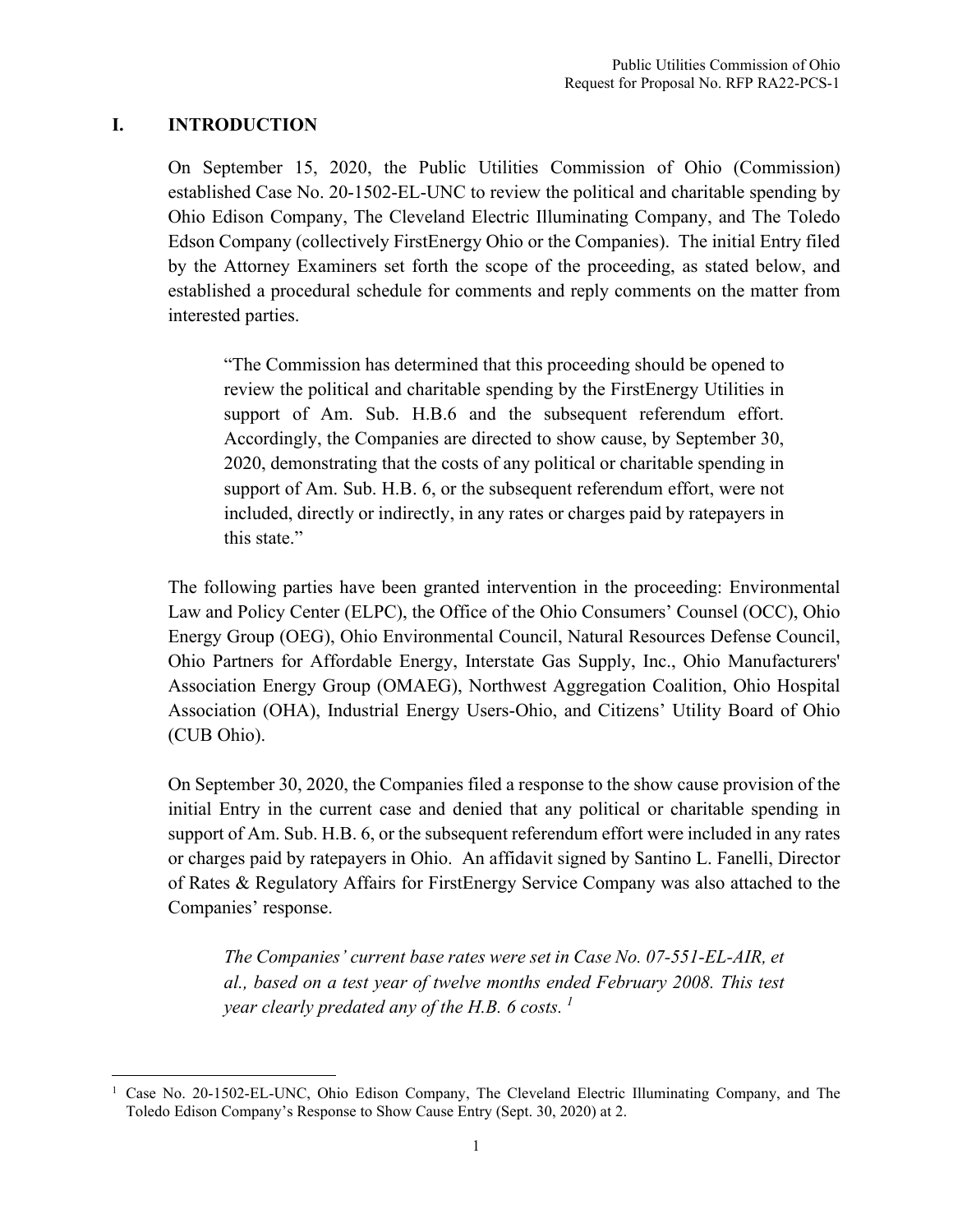*Any costs of political or charitable spending in support of Am. Sub. H.B. 6, or the subsequent referendum effort, would not have been recorded in accounts that are used to calculate the Companies' riders and charges. Therefore, the Companies' ratepayers have not paid riders or charges that include H.B. 6 costs.[2](#page-10-1)*

On August 6, 2021, the Companies filed a motion to supplement the response to the Commission's September 15, 2021 directive to show cause, along with a memorandum in support. The Companies stated that:

*On July 20, 2021, the Companies' parent FirstEnergy Corp. entered into a Deferred Prosecution Agreement ("DPA") with the United States Attorney's Office for the Southern District of Ohio, which was filed with the United States District Court for the Southern District of Ohio on July 22, 2021. Following a review of the DPA, as well as the audit report filed on August 3, 2021 in Case No. 20-1629-EL-RDR, the Companies have determined it is necessary to file a supplemental response to the Commission's September 15, 2020 directive to show cause.*

On November 29, 2021, initial comments were filed in the case by the OCC, OMAEG, and CUB Ohio. On December 14, 2021, reply comments were filed in the case by the Companies, OCC, OMAEG, and OHA.

On February 7, 2022, the OCC filed correspondence in the case to notify the Commission that the pending Federal Energy Regulatory Commission's audit of FirstEnergy Corp. had been completed, which included the audit report as an attachment, and requesting to clarify and resolve discovery related issues around the now completed investigation.

## <span id="page-10-0"></span>**II. PURPOSE**

In accordance with the Attorney Examiner's Entry in Case No. 20-1502-EL-UNC, which was entered in the journal on September 15, 2020, the Commission is seeking proposals to review the political and charitable spending by FirstEnergy Ohio in support of Am. Sub. H.B. 6 and the subsequent referendum effort.

Minimum qualifications for the personnel assigned to the audit include certified public accountant (CPA) licensure and experience conducting external audits of regulated utilities. Preferred qualifications for the personnel assigned to the audit include experience

<span id="page-10-1"></span><sup>&</sup>lt;sup>2</sup> Case No. 20-1502-EL-UNC, Ohio Edison Company, The Cleveland Electric Illuminating Company, and The Toledo Edison Company's Response to Show Cause Entry (Sept. 30, 2020) at 3.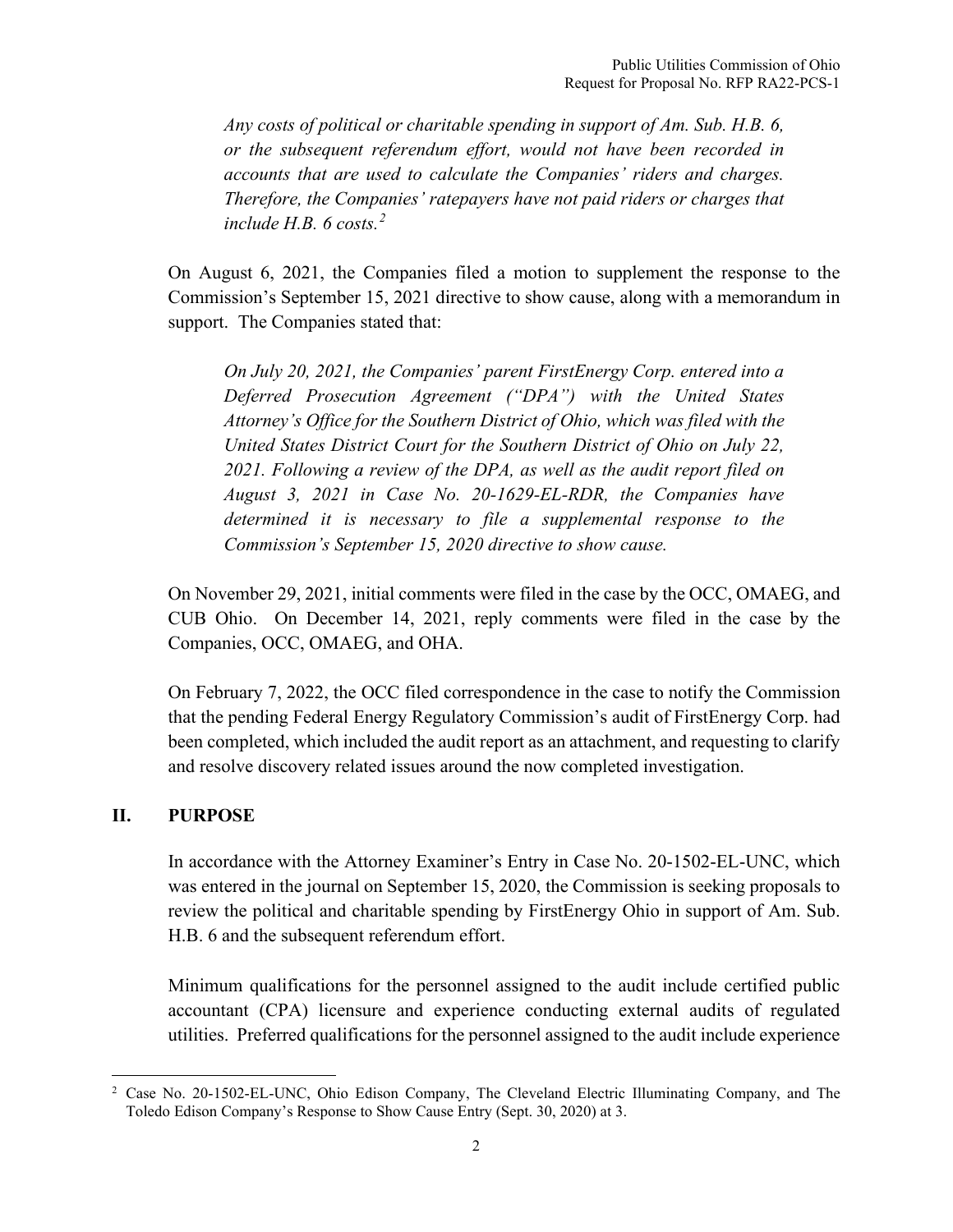with forensic accounting or specific forensic accounting credentials, i.e., certified fraud examiner (CFE), certified forensics accountant (CR. FA), or certified in financial forensics (CFF).

The auditor shall be familiar with and comply with all:

- Generally accepted accounting principles (GAAP).
- Federal Energy Regulatory Commission (FERC) Uniform System of Accounts.
- Various accounting and tax changes or decisions issued during calendar year 2020.

## <span id="page-11-0"></span>**III. SCOPE OF INVESTIGATION**

As part of the Commission's review of the political and charitable spending by FirstEnergy Ohio, the Attorney Examiner ordered the Companies to: "show cause, by September 30, 2020, demonstrating that the costs of any political or charitable spending in support of Am. Sub. H.B. 6, or the subsequent referendum effort, were not included, directly or indirectly, in any rates or charges paid by ratepayers in this state."

The auditor's investigation shall determine whether the Companies show cause demonstration is sufficient to ensure that the costs of any political or charitable spending in support of Am. Sub. H.B. 6, or the subsequent referendum effort, were not included, directly or indirectly, in any rates or charges paid by ratepayers in this state."

The audit shall include but not be limited to:

A. General Project Requirements

The auditor selected shall:

- Cover an audit period from January 1, 2017, through December 31, 2019
- Review all filings in Case No. 20-1502-EL-UNC
- Obtain and review all discovery issued, to date, in Case No. 20-1502-EL-UNC and the Companies' responses
- Obtain and review all appropriate documentation relating to the Companies' show cause filings
- Review political or charitable spending in support of Am. Sub. H.B. 6, or the subsequent referendum effort, including both inside and outside government relations staff and lobbyists
- Review costs booked to relevant FERC Accounts during the period from January 1, 2017 through December 31, 2019, including but not limited to: o 426.1 Donations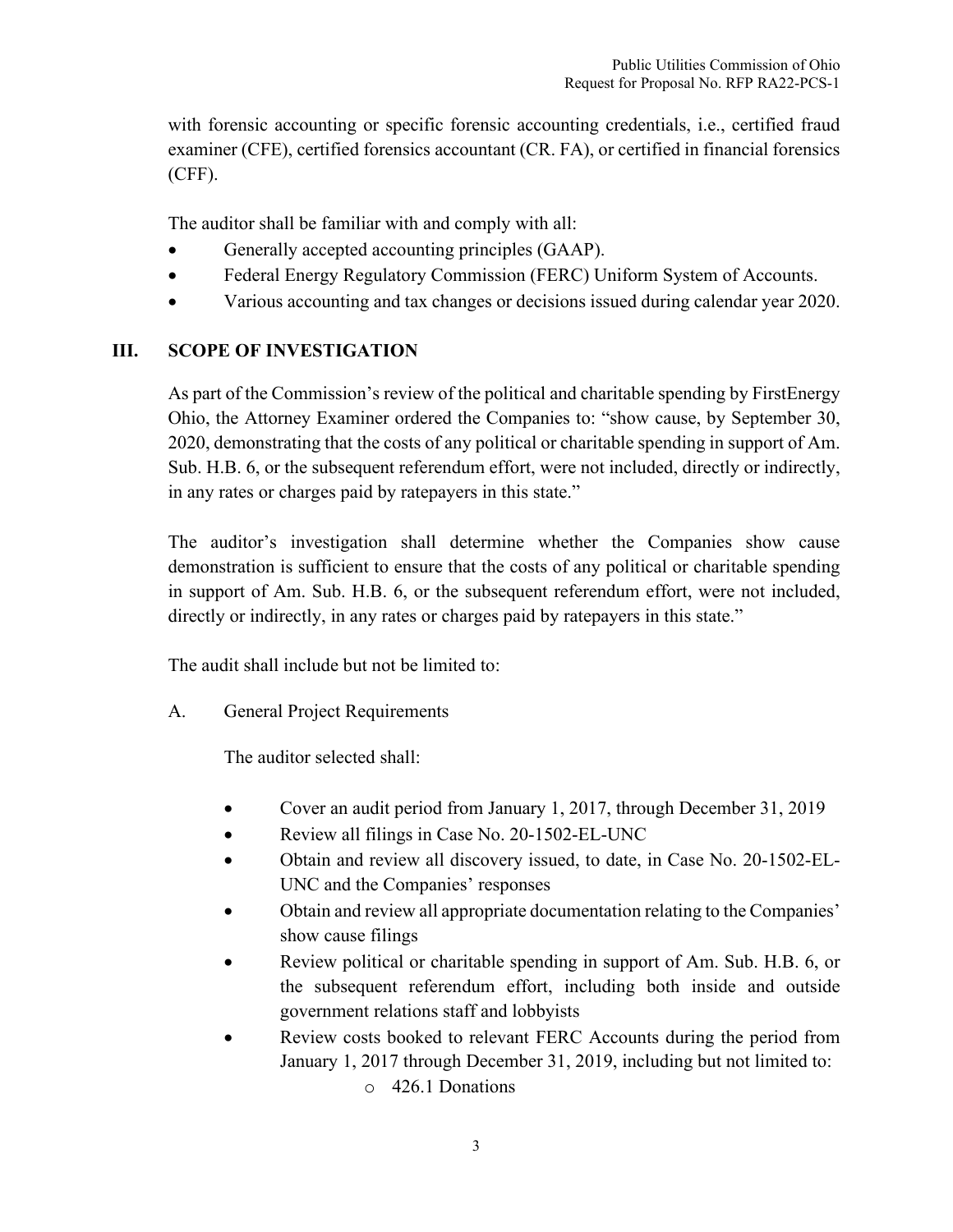- o 426.4 Expenditures for Certain Civic, Political and Related Activities
- o 580 Operation supervision and engineering
- o 923 Outside services employed
	- 930.2 Miscellaneous general expenses
- Review polices, methods, and controls for the accounting of political and charitable spending costs
- B. Role of the Auditor

Any auditor who is chosen by the Commission to perform an audit expressly agrees to perform his or her audit as an independent contractor. Any conclusions, results, or recommendations formulated by the auditor may be examined by any participant to the proceeding for which the audit report was generated. Further, it shall be understood that the Commission and/or Staff shall not be liable for any acts committed by the auditor or its agents in the preparation and presentation of the audit reports.

C. Commission Staff Supervision

Staff will oversee the project. Staff personnel shall be included on or informed of all correspondence between the auditor selected and the Company, and shall be given advanced notice of all meetings and interviews with the Company to allow Staff the opportunity to attend. The auditor shall meet with Staff no less than biweekly through the duration of the audit. These meetings may occur via telephone or online conference technology, such as Microsoft Teams or Cisco WebEx.

D. Cost Of Audit And Quotation Of Charges

The proposed cost of the audit shall include all expenses associated with conducting the audit and presenting the findings and recommendations in the audit report. A detailed presentation of costs shall be provided, broken down by phase/task, in conformance with this Request for Proposal. The proposed costs shall be considered firm prices for performing the work described in the proposal.

E. Cost Of Presenting Expert Testimony

The proposed cost of the audit shall include actual costs associated with serving as an expert witness before the Commission during the applicable hearing, including time and materials. These expenses will be billed separately from the cost of the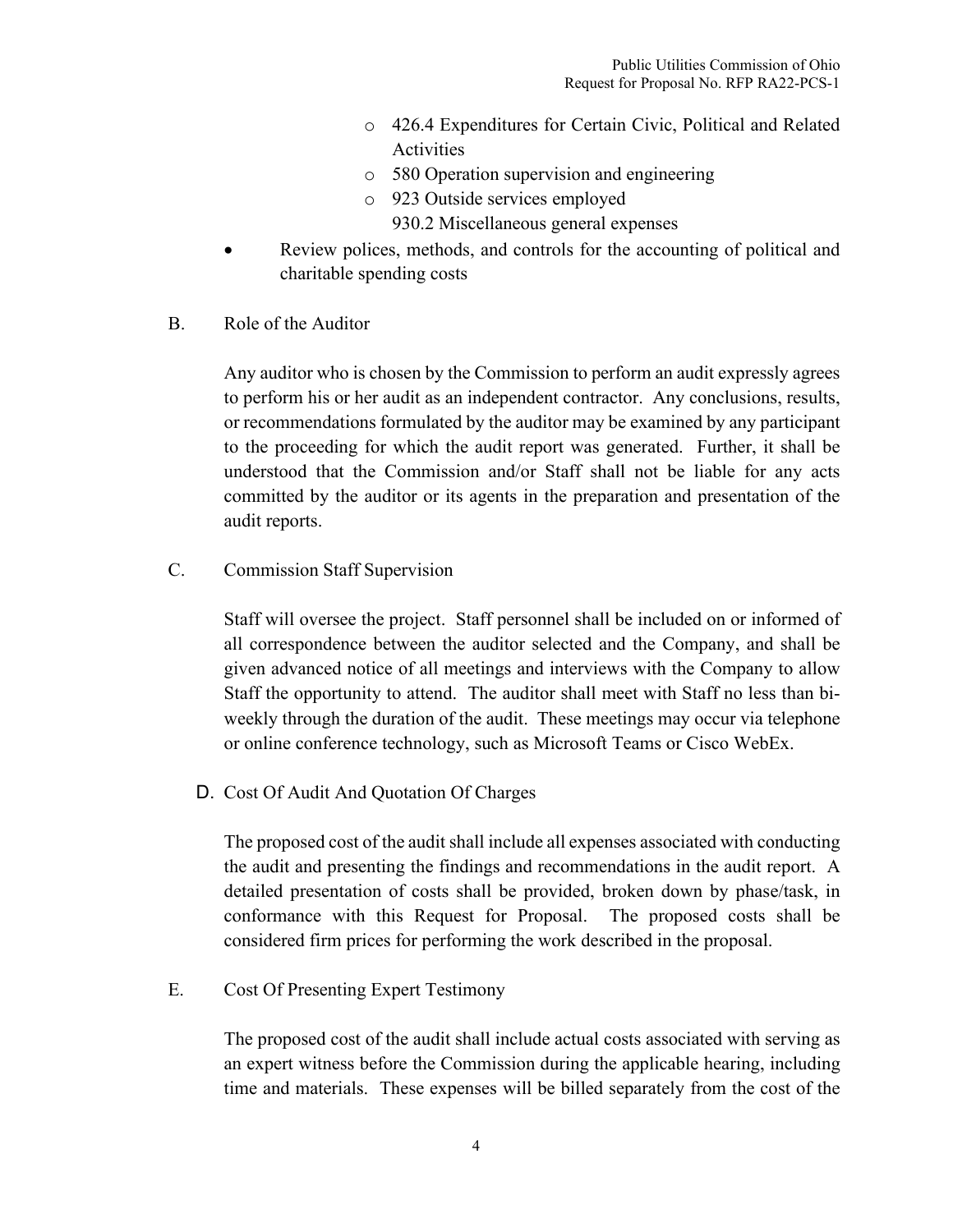audit but should be included in the total bid and included in the firm price used for contract purposes. Expenses associated with the presentation of testimony will include the following:

- Actual transportation expense (i.e., airfare, etc.).
- Actual living expenses (hotels, meals, local transportation).
- Actual preparation time, up to 8 hours per witness.
- Actual hours spent in travel.
- Actual hours spent presenting testimony.

## <span id="page-13-0"></span>**IV. TIMELINE**

The timeline presented below is intended to provide the auditor an understanding of the timeframe during which the audit is to be conducted. Although precise dates are used below, the actual dates for awarding the audit and for conducting audit and hearing activities may vary somewhat when they are set through a subsequent Commission entry.

| Audit proposals due                      | April 6, 2022                             |
|------------------------------------------|-------------------------------------------|
| Award audit (Commission Order)           | May 4, 2022                               |
| <b>Audit Conducted</b>                   | May 4, 2022, through November 30,<br>2022 |
| Draft audit report presented to Staff    | December 1, 2022                          |
| Final audit report filed with Commission | December 16, 2022                         |

#### <span id="page-13-1"></span>**V. DEADLINES AND DELIVERABLES**

#### A. Availability Of Documents

The Company shall provide any and all documents or information requested by the auditor selected and Staff. The Company may conspicuously mark such documents or information as being "confidential." In no event, however, shall the Company refuse or delay to provide such documents or information.

Staff or the auditor selected shall not publicly disclose any document marked "confidential" by the Company, except upon three days prior notice of intent to disclose served upon the Company's counsel. Three days after such notice, Staff or the auditor may disclose or otherwise make use of such documents or information for any purpose, unless the Company move the Commission for a protective order pertaining to such documents or information within the three-day notice period.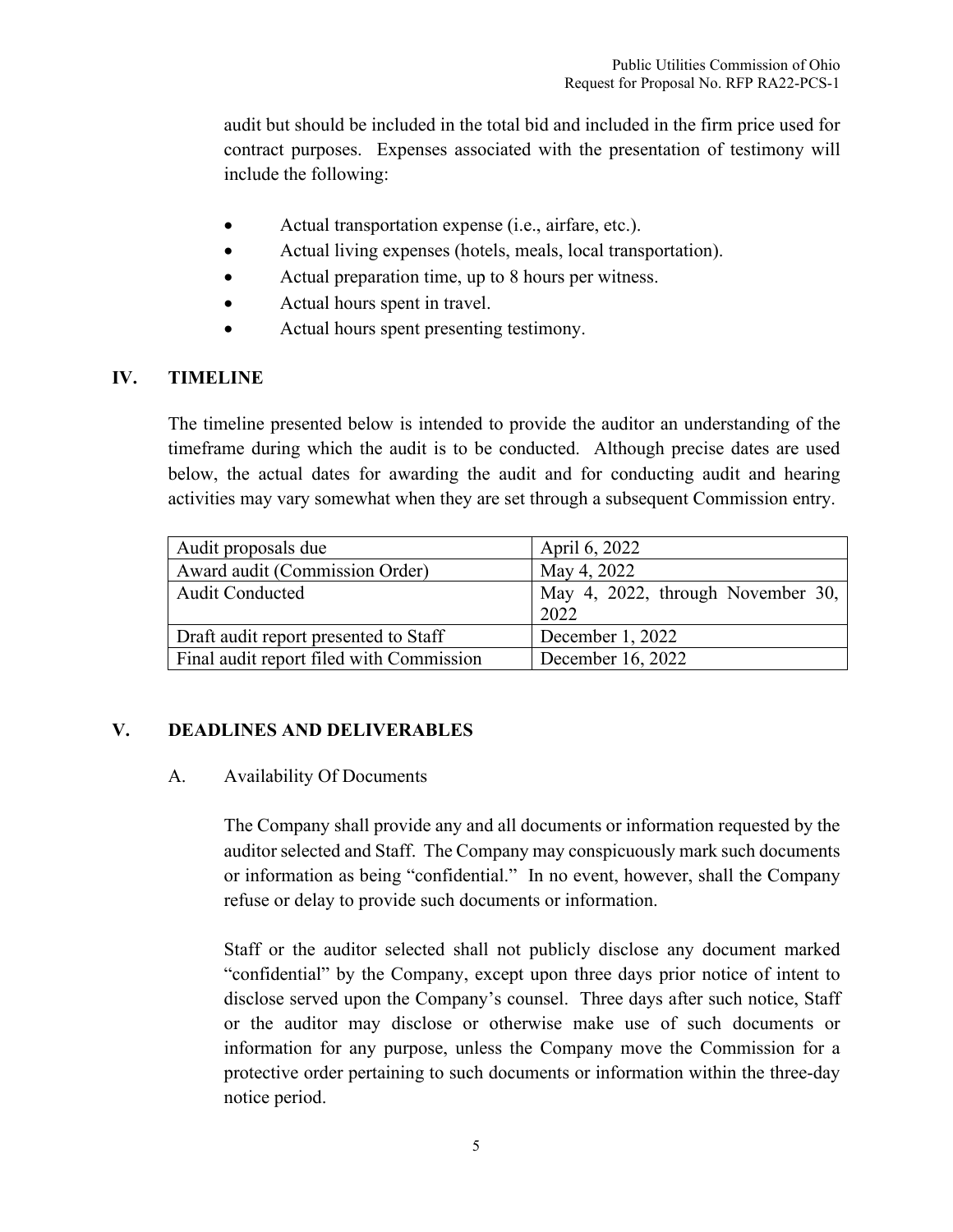The three-day notice period will be computed according to Ohio Adm.Code 4901- 1-07. Service shall be complete upon mailing or delivery in person.

B. Fiscal Reports

The auditor will submit invoices when work is 50 percent complete and when work is 100 percent complete, unless more frequent intervals are agreed to by Staff. The invoices shall include details regarding the dates and activities covered by each invoice, and shall be sufficiently detailed to allow Staff to identify the work completed, the time spent in each billable activity, the personnel involved, and the corresponding charges in relation to the activity schedule originally set forth in the auditor's proposal. All invoices are to be sent to the Company and copies are to be sent to Staff.

After approval of the invoice by the Staff, the Company will be authorized to make payment.

The Company shall be ordered by the Commission to enter into a contract, which shall incorporate by reference all provisions of this proposal, with the auditor chosen by the Commission to perform the audit. Auditors shall submit a copy of this contract agreement between the auditor and Company to the Staff member assigned to the audit.

## C. Interim Reporting

At the midpoint of the audit activities, the auditor selected will provide a progress report to Staff. This report will briefly describe progress made on required audit activities, as well as initial/tentative findings and conclusions on issues investigated to date. Unless requested by Staff, this interim report may be made verbally.

## D. Draft Report

An electronic draft of the final audit report shall be sent to Staff at least ten days prior to the due date of the final audit report.

E. Final Report

An electronic version of the complete final audit report shall be docketed with the Commission by the morning of the date specified in Section IV. The final report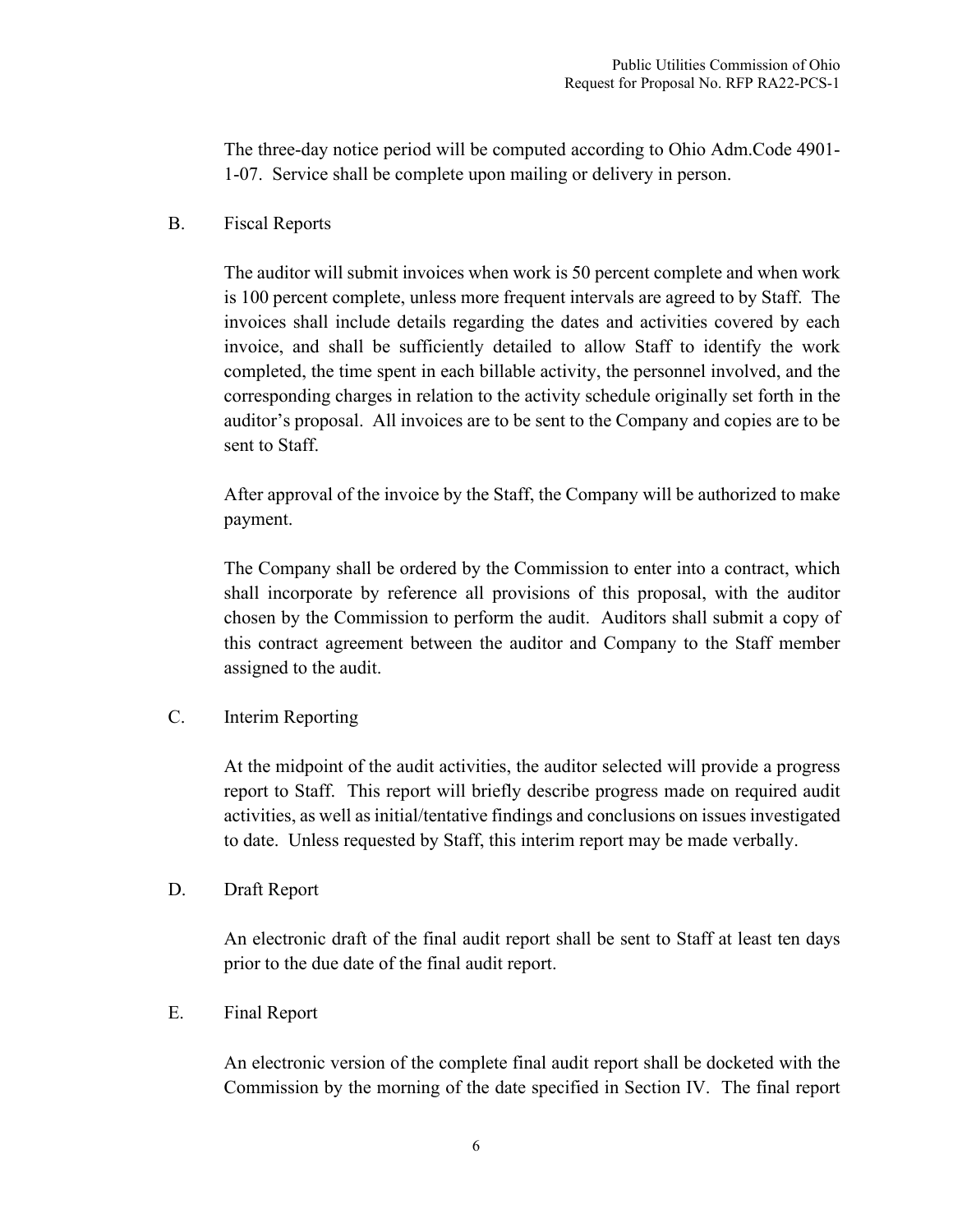should include an executive summary of recommendations. The final docketed report should contain an overview of the investigation, recommended adjustments, if any, and an attestation by the auditor that the financial information contained in the application is from a reliable source. The final audit report should be docketed in a "searchable" PDF format. If it is necessary to prepare a redacted report, due to confidentiality concerns, a non-redacted report shall also be provided to both the Commission and the Company. If necessary, the final redacted report should be redacted using the Adobe Acrobat "redaction tool". The non-redacted report shall clearly be labeled "confidential."

#### F. Working Papers

A complete set of working papers is an integral part of the audit requirements. With the final audit report, the auditor selected shall deliver to Staff one complete set of working papers that contain documents used and procedures followed to develop the conclusions set forth in the audit report. Working papers should include Applicant's name, case number, description (items in folder), and source documents. Voluminous documents may be included only as references in the working papers, upon Staff's agreement. Confidential documents should be clearly marked and provided in a separate section of the working papers.

The auditor selected shall maintain working papers and document all supporting information, including, with limitation, meetings, interviews, or any pertinent information. The auditor selected shall utilize Staff's data request procedures, utilizing a Microsoft Outlook public folder (or similarly accessible method) for issuing information requests and recording responses or may use its own system/process, provided Staff has full access to all data requests and responses and is able to store the requests and responses in Microsoft Outlook. All text documents should be word searchable and all data and formulas in Excel spreadsheets shall be fully disclosed and accessible.

## G. Production Of Documents

At any time, upon request of the Commission or Staff, the auditor selected shall immediately produce any document of information obtained or produced within the scope of the audit.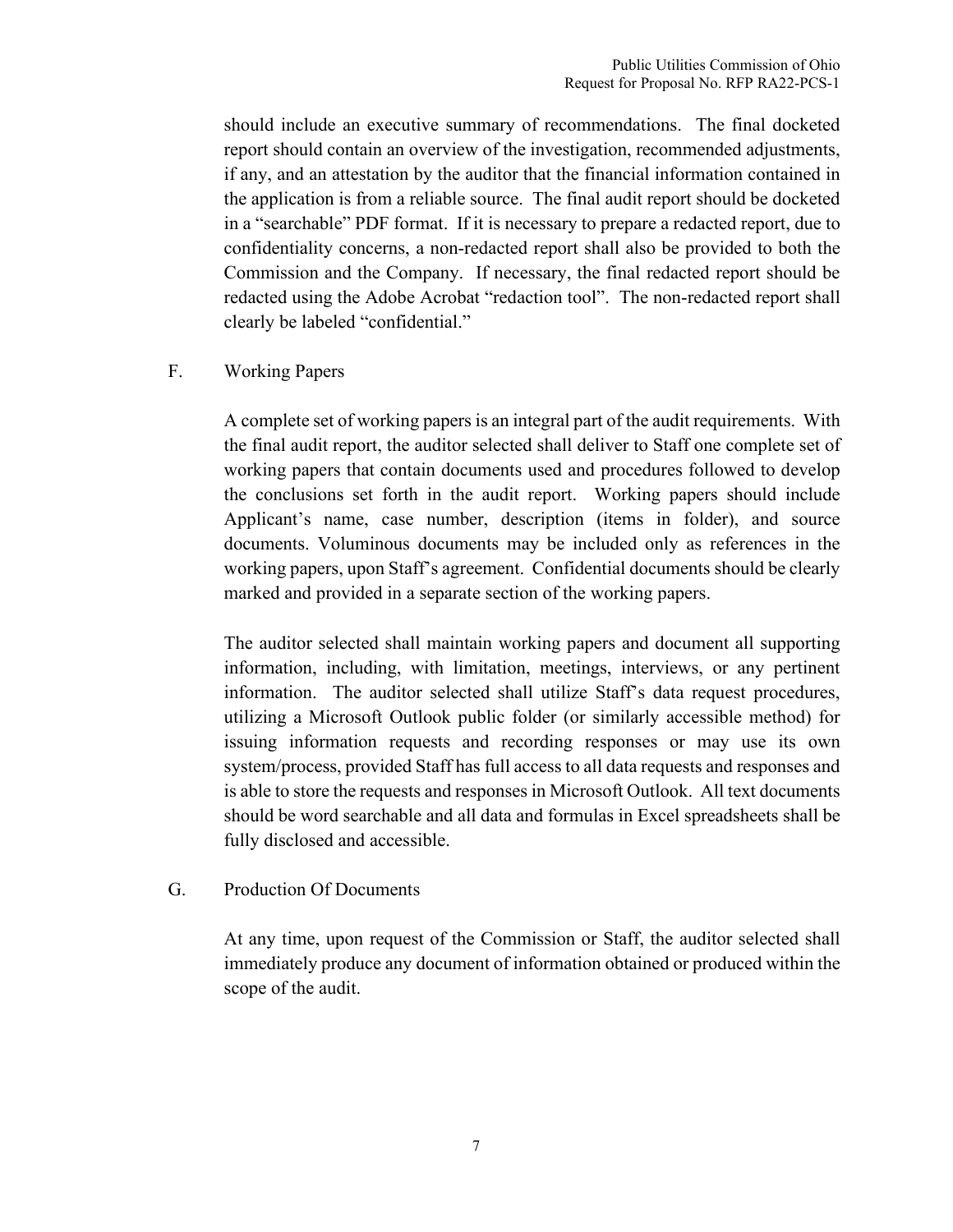## H. Testimony

The auditor shall be expected to present expert testimony during the course of any hearing at which the audit report is considered. The individual providing testimony will be one or more persons who conducted or directed the audit activities being considered at any hearing.

## <span id="page-16-0"></span>**VI. MINIMUM CONTENTS OF PROPOSAL**

Each proposal shall contain page numbers and a table of contents. In a separate section, reflected in the table of contents, the following information shall be provided:

- A. Name, mailing address, and telephone number of the individual to contact if further information is desired;
- B. An indication of how the bidder plans to incorporate Staff's participation in the proposed work plan; and
- C. The name(s) of all subcontractors to be used in the performance of the proposed work, identification of the specific items to be performed/provided by the subcontractor, and the cost of the proposed subcontractor's work; or if no subcontractors are to be used, the entry "Subcontractor – non"/ (all such subcontractors indicated in the proposal will be acknowledged as accepted by the Commission upon selection of the proposal for contract awarded unless the auditor is previously notified of the contrary. No addition, deletion, or substitution of subcontractors will be permitted during the course of the contract unless approved in advance by Staff in writing.) If subcontractors are proposed, all information required in this section shall be supplied for each subcontractor proposed. Such information shall be supplied in a format parallel to the overall format specified for the contractor.
- D. The following required Equal Employment Opportunity (EEO) data must be provided for the auditor and each subcontractor:
	- 1. The total number of employees;
	- 2. The percentage of the total which are women;
	- 3. The percentage of the total which are Black, Hispanic, Asian, or American Indian (please specify);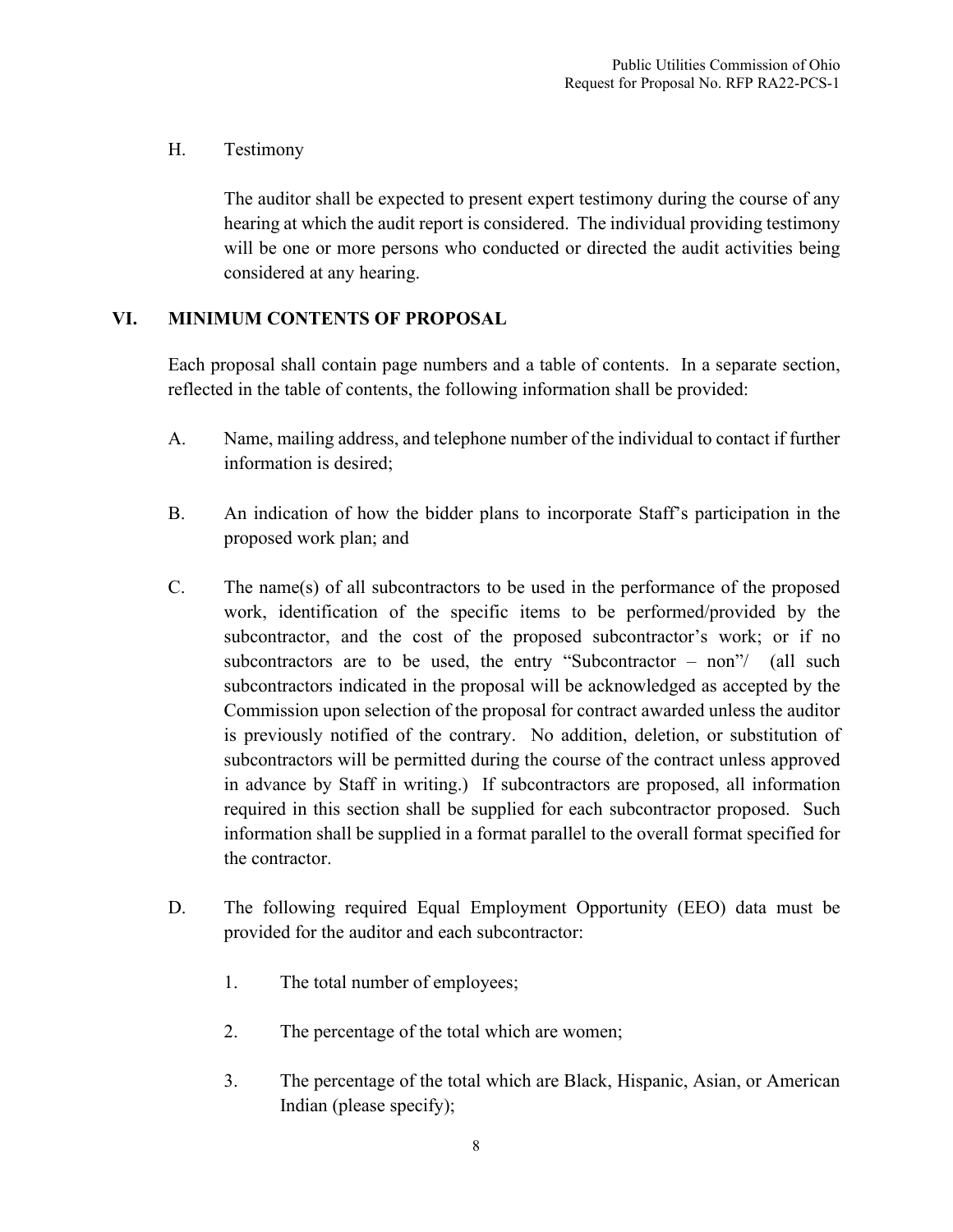- 4. The total number of employees located in Ohio offices;
- 5. The percentage of the Ohio total which are women;
- 6. The percentage of the Ohio total which are Black, Hispanic, Asian, or American Indian (please specify);
- 7. The number of individuals to be assigned to the project;
- 8. The percentage of the total assigned which are women;
- 9. The percentage of the total assigned which are Black, Hispanic, Asian, or American Indian (please specify);
- E. A listing of contracts the auditor and each subcontractor has with the State of Ohio and:
	- 1. Name of the state agency(s) for each contract;
	- 2. The cost of each contract;
	- 3. The duration of each current contract.
- F. A statement that neither the auditor, nor its parent(s) or subsidiaries have a financial interest in the Company and/or shared officers or directors and that the auditor, if selected, will not acquire or be subject to such an interest during the course of the work described in this RFP.

If the auditor believes that such a financial interest may exist and that such a statement cannot be completed as part of the proposal, please provide a listing of the auditor's (including parents and subsidiaries) and each subcontractor's clients which may have a financial interest in the Company, or their affiliates.

Auditors maintaining any ongoing contracts or agreements with the Company and affiliates may, at the discretion of the Commission, be disqualified by reason of possible conflict of interest. In the proposal, such contracts should be described in sufficient detail that the Commission can determine whether a conflict of interest exists. A response indicating that this information will be provided on request or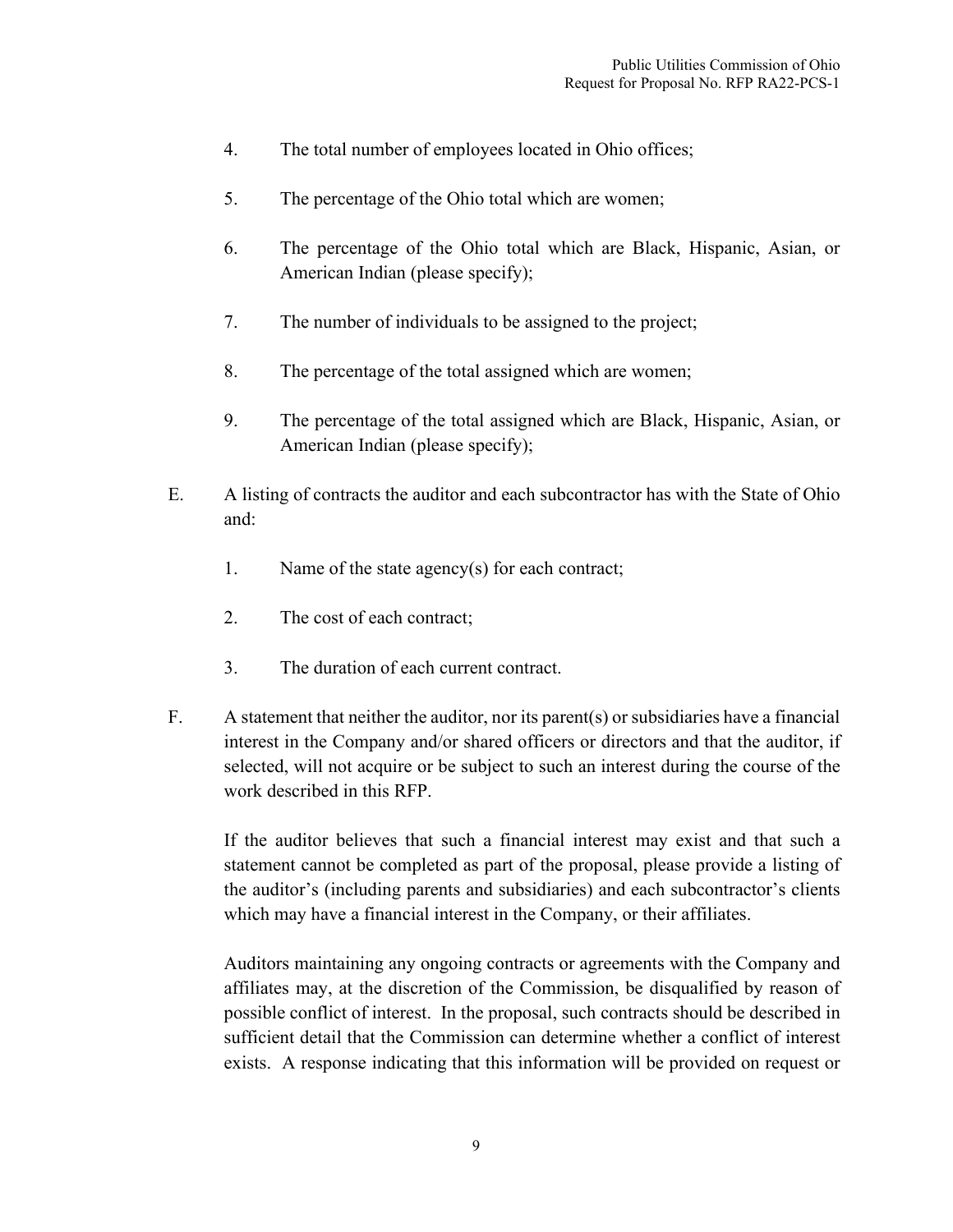that such contracts are too numerous to enumerate will be cause for disqualification of the auditor.

- G. A listing of all the auditor's and each subcontractor's offices, facilities, and equipment to be used in performance under this contract and their locations, including a specification of offices, facilities, and equipment located in Ohio. If none, state – none.
- H. For the auditor and each subcontractor, a description of all existing, pending or past rulings, judgements, findings, contingent liabilities, revocation of authority, regulatory investigations, judicial actions, or other formal or informal notices of violations, fines, or any other matter related to services in Ohio or equivalent services in another jurisdiction within the past five years.
- I. A statement of financial responsibility including certification that the auditor, joint partners if the auditor is a conglomerate operation, and any subcontractors have no outstanding liens or claims against them.
- J. Contact persons that the Commission or Staff may call to receive an assessment of the auditor's, and each subcontractor's previous performance. References should be provided for the company or companies proposing and for the individuals designated as principals for the project. The information required for each reference is as follows:
	- Name of individual to contact for reference.
	- Company/facility which employed the individual.
	- Telephone number.
	- Whether reference is for the company or a principal.
	- Project or work for which reference is given.
- K. A description of the proposed scope of work to be performed including a work plan, expected deliverable products and task timing. In a separately numbered section, the auditor will provide a detailed cost breakdown by phase/task of the work plan including the class of personnel performing each phase/task of the work, the hourly rate charged for each class, the number of hours charged for each class, an equivalent breakdown of all subcontracted work, any direct or indirect cost items which the auditor plans to charge, and the total cost.
- L. Identification, by name, of the lead personnel to be employed, the extent of their involvement in the project, and a description of how the proposed personnel's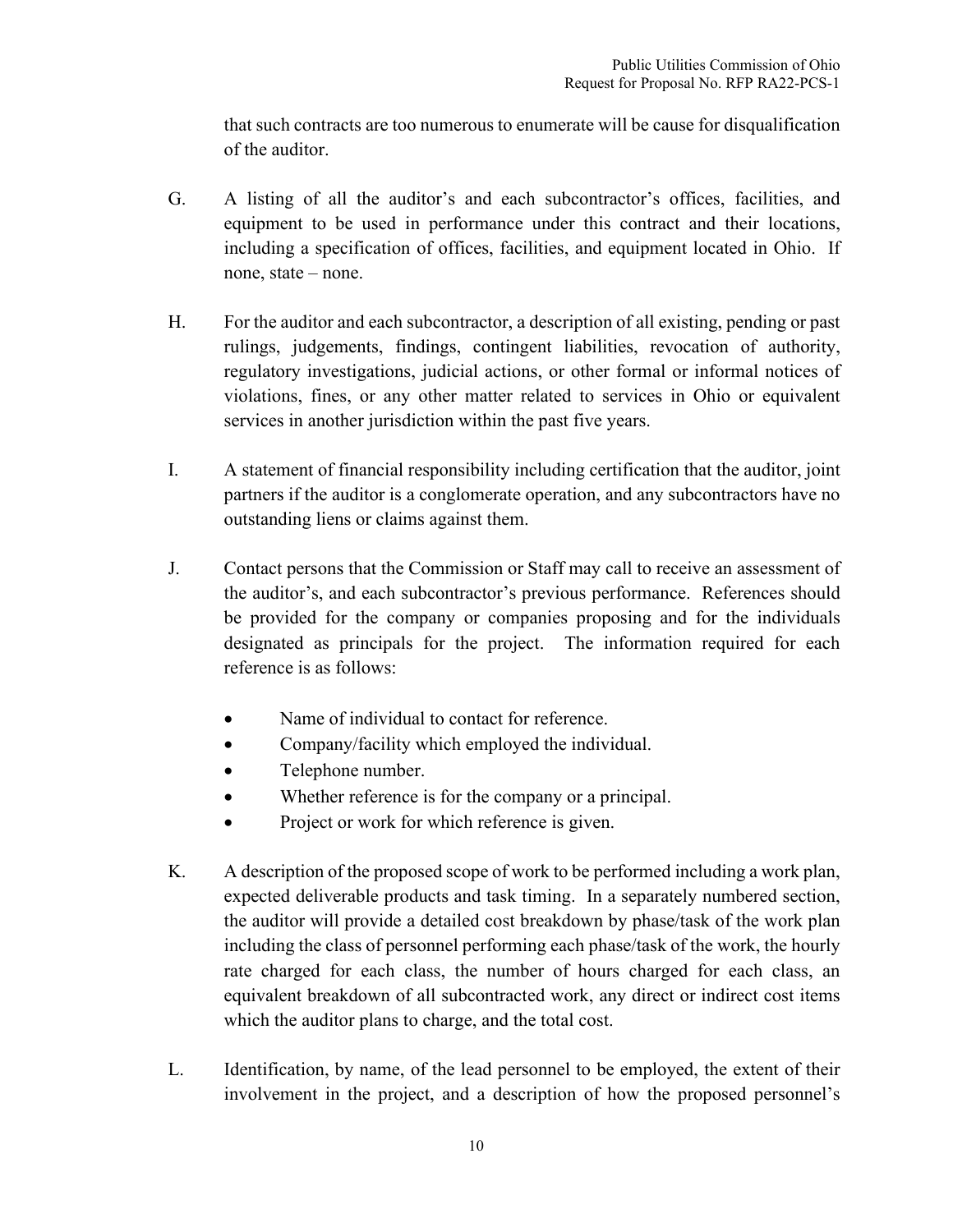experience matches project requirements. Contract terms will not permit substitution of lead personnel without prior written approval of the Commission. Identification of lead personnel in the cost proposal will not constitute satisfactory compliance with this requirement.

- M. A description of the qualifications, experience, and proven results achieved by all professional lead or significant personnel to be employed on the project, with a summary of work performed on projects similar to the one contemplated by this RFP including specific references. The Commission reserves the right to request samples of prior relevant work from any auditor prior to making its final consultant selection.
- N. Identification by name, title and the hourly rate of pay and all other related costs of the individual or individuals who will present expert testimony before the Commission during the appropriate hearing.

## <span id="page-19-0"></span>**VII. REVIEW CRITERIA**

Proposals will be evaluated on a basis which includes the following criteria:

A. Compliance with Minimum Contents Requirements

Lack of satisfactory response to the minimum contents requirements will be grounds for elimination of any proposal from further consideration.

B. Cost

The total proposed contract price is specified in the Proposal. Auditors are encouraged to provide as competitive a bid as is practicable.

C. Understanding Of Project

Whether the entity bidding on the project has grasped intent of the project; is knowledgeable of the technical aspects required; indicates understanding of potential problems; demonstrates understanding of regulatory issues, trends, and perspectives; and the work plan indicates appropriate phasing. Whether the method of handling the project is indicated, the proposal reflects thorough understanding of project requirement, the methods appear realistic under stated time constraints, and innovative methodologies appear appropriate to the project. The proposal is responsive to the RFP.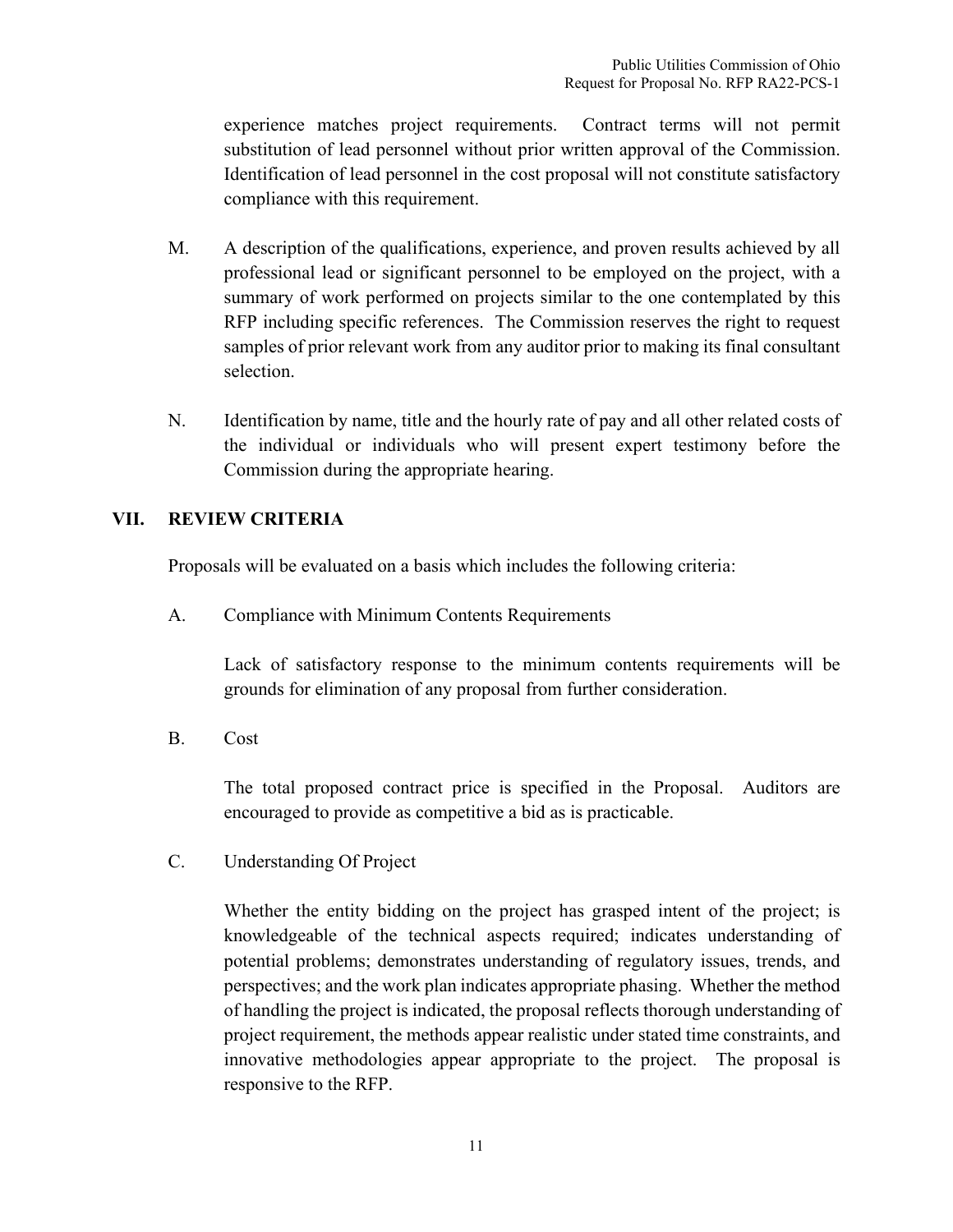D. Experience Of Personnel Assigned To Project And Related Organizational Experience

Relevant experience in field, qualified to undertake assignment. References of previous clients/projects provided.

E. Timelines

Demonstrated ability to meet stated deadline; realistic timelines provided; demonstrated proven results of lead personnel.

## <span id="page-20-0"></span>**VIII. OTHER PROPOSAL CRITERIA**

A. Relevance

The auditor shall include only relevant information and pertinent exhibits in the proposal. Duplication of materials provided in the RFP, exhaustive resumes, inclusion of standard company promotional materials, etc., will not garner additional points in the evaluation process and may detract from the clarity and conciseness of the proposal.

B. Proprietary Data in Proposal

Submissions to the Public Utilities Commission of Ohio become public documents available to open inspection. Proprietary data in a proposal will also assume this statue. Therefore, discretionary action is recommended for any proprietary data to be submitted in proposals.

C. Due Date And Submittal Information

Any proposal submitted hereunder must be emailed to Krystina Schaefer, Rates and Analysis Department, Division Chief, Grid Modernization & Retail Markets, [krystina.schaefer@puco.ohio.gov](mailto:krystina.schaefer@puco.ohio.gov) or Zee Molter, Rates and Analysis Department, Public Utilities Aide, [zee.molter@puco.ohio.gov](mailto:zee.molter@puco.ohio.gov) on Wednesday, April 6, 2022 and no later than 5:00 p.m. ET.

D. Contractor Requirements And Minority Participation

The Commission, in awarding the contract, will give preference to Ohio contractors. Ohio contractors include not only established domestic companies actively doing business in Ohio but also encompass multi-state companies with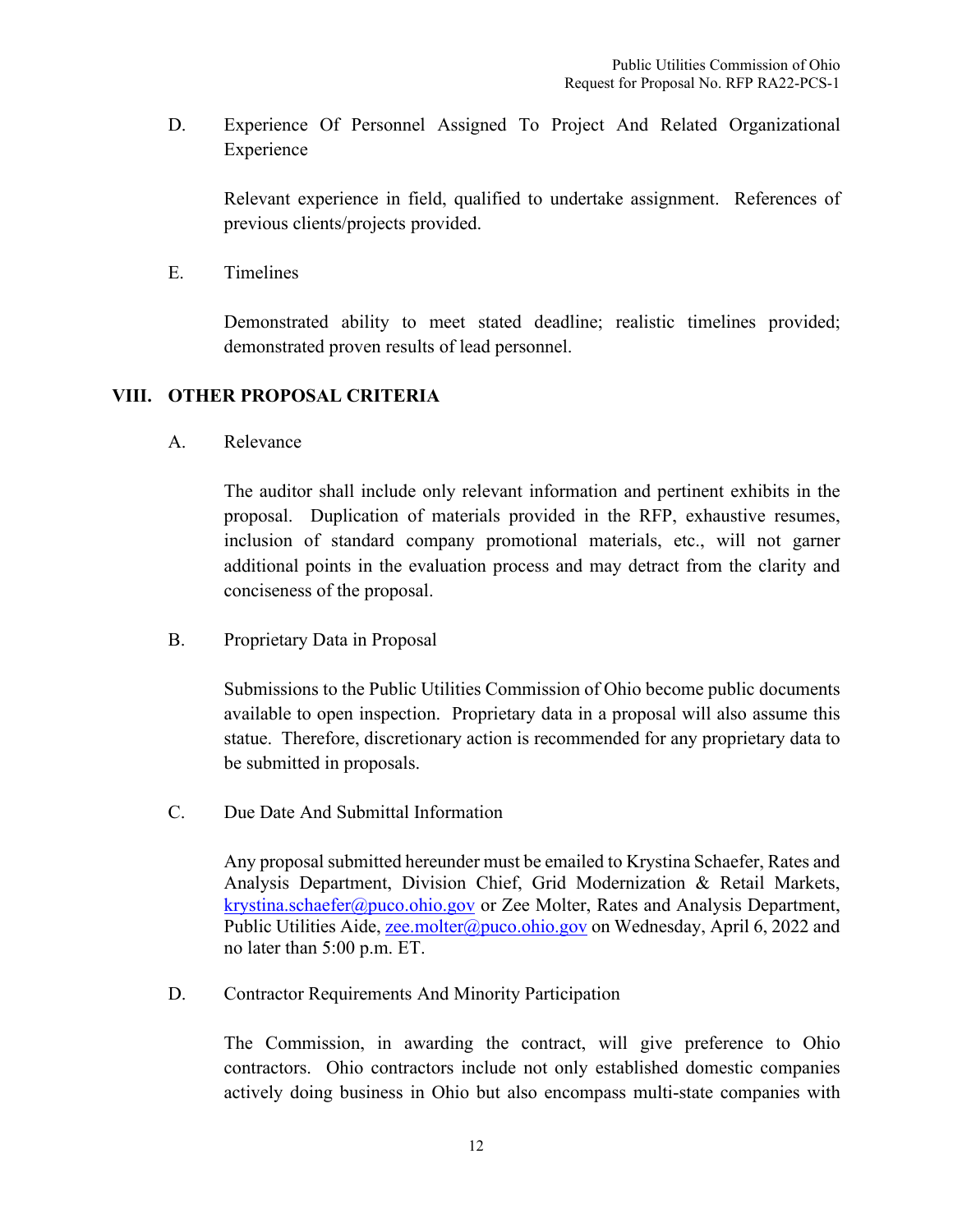headquarters outside of Ohio but with substantial commitments of offices, divisions, and facilities within the state. The Commission will give preference to proposals that demonstrate compliance with minority and women EEO criteria.

E. Late Proposals

A proposal is late if received at any time after the due date set for receipt of the proposals. A late proposal will be considered along with other proposals only if it is received before the evaluation of proposals has, in the sole opinion of the Commission, substantially progressed, and then only if it offers some important technical or scientific advantage that is of benefit to the Commission.

F. Modification Or Withdrawal Of Proposal

Any proposal may be modified or withdrawn upon written request of the auditor if such request is received by the Commission at the above address by the date set for receipt of original proposals.

G. Modification Or Withdrawal Of This RFP

This Request for Proposal may be modified or withdrawn at any time prior to the time set for receipt of proposals and thereafter, as long as no proposal has been opened. Upon any such modification or withdrawal, all bidders will be notified and any person or firm who has expressly requested such notice in writing will also be notified of such changes at the discretion of the Commission.

H. Right To Reject Any And All Proposals

The Commission reserves the right, without limitation or discussion with those submitting proposals, to reject any and all proposals.

I. Penalty For Divulging Information

The auditor selected shall abide by all provisions of Sections 4901.16 of the Ohio Revised Code which states; "Except in his report to the public utilities commission or when called on to testify in any court or proceeding of the public utilities commission, no employee or agent referred to in section 4905.13 of the Revised Code shall divulge any information acquired by him in respect to the transaction, property, or business of any public utility, while acting or claiming to act as such employee or agent. Whoever violates this section shall be disqualified from acting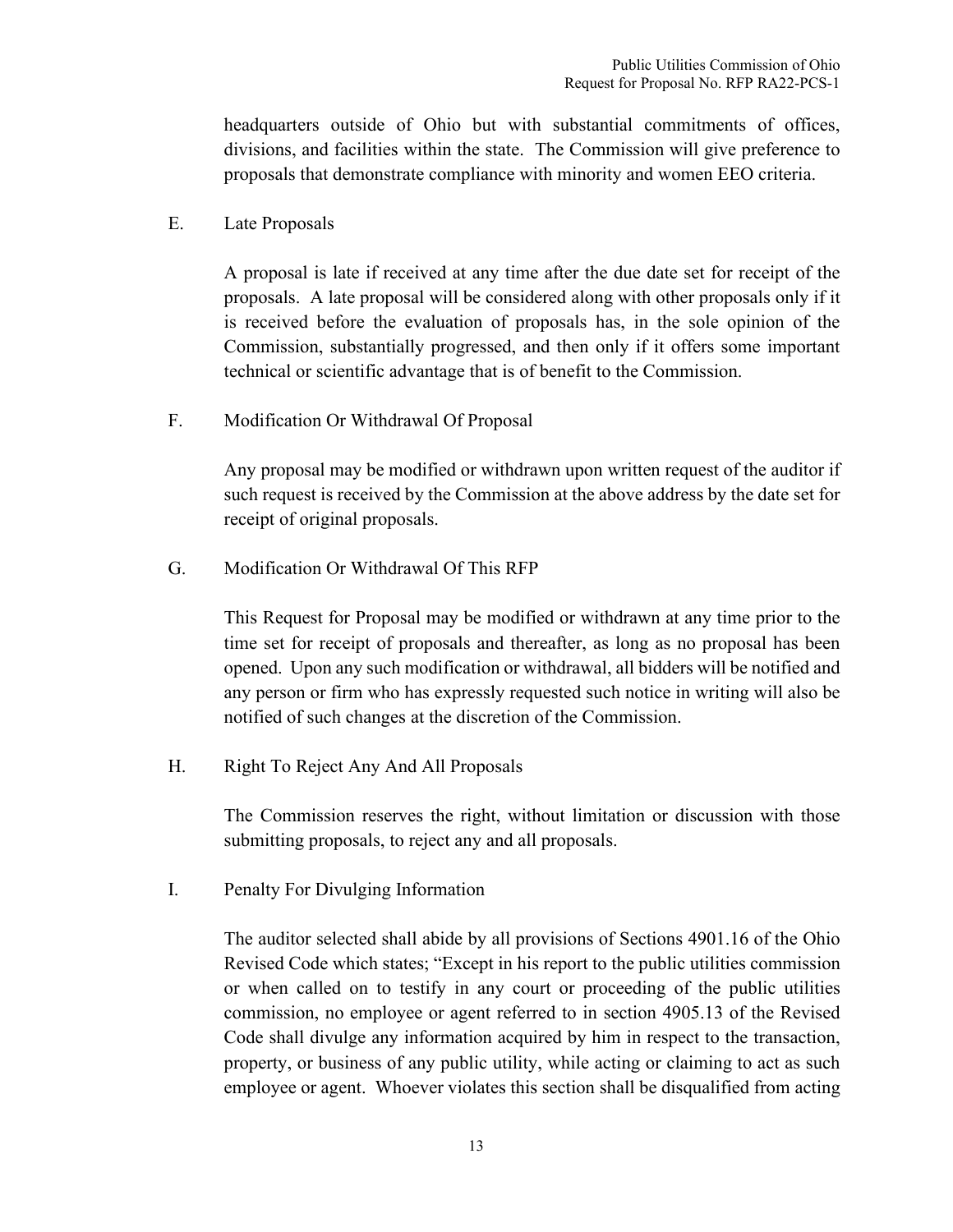as agent, or acting in any other capacity under the appointment or employment of the commission"

The auditor shall not divulge any information regarding its audit activities to the media or to any other entity, except in its report and testimony before the Commission, before, during, and /or after the audit. All comments or concerns that the auditor wants to address shall be directed to the Commission's Media Office.

J. Conflict of Interest/Ethics

The auditor represents, warrants and certifies that it and its employees engaged in the administration or performance of this audit are knowledgeable of and understand the Ohio Ethics and Conflict of Interest laws including but not limited to Chapter 102 and Sections 2921.42 and 2921.43 of the Ohio Revised Code. Auditor further represents, warrants, and certifies that neither Auditor nor any of its employees will do any act that is inconsistent with such laws or otherwise presents a conflict of interest.

K. RFP Website

All firms wishing to remain on the Commission's bidder list must subscribe to the PUCO RFP list by clicking on the "PUCO RFP Email Notification List" link at:

https://puco.ohio.gov/wps/portal/gov/puco/documents-and-rules/request-forproposals

Pending RFPs and further information will be posted at the above website.

L. Statutory Scope of Audit

Any auditor selected by the Commission to perform an audit shall execute its duties pursuant to the Public Utilities Commission's statutory authority to investigate and acquire records, contracts, reports and other documentation under Sections 4903.02, 4903.03, 4905.06, 4905.15, and 4905.16, Revised Code.

M. Auditor Selection

The Commission reserves the right to determine that the described audit will not be conducted or will be conducted by Staff, depending on the Commission's needs and circumstances at the time of the selection.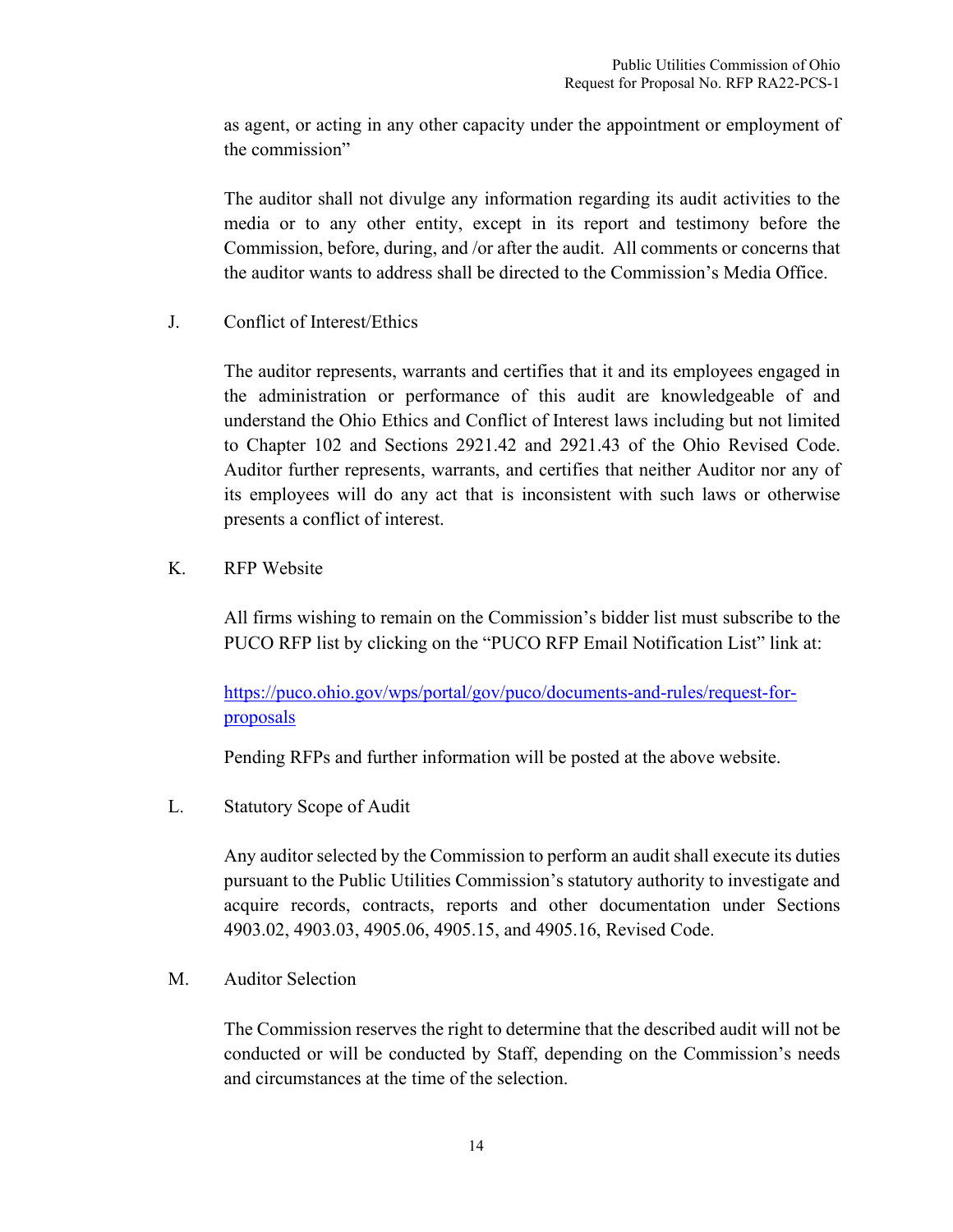# <span id="page-23-0"></span>**IX. QUESTIONS**

Technical questions regarding this RFP should be directed to Krystina Schaefer at krystina.schaefer@puco.ohio.gov. Direct administrative questions to either Krystina Schaefer at krystina.schaefer@puco.ohio.gov or Zee Molter at zee.molter@puco.ohio.gov.